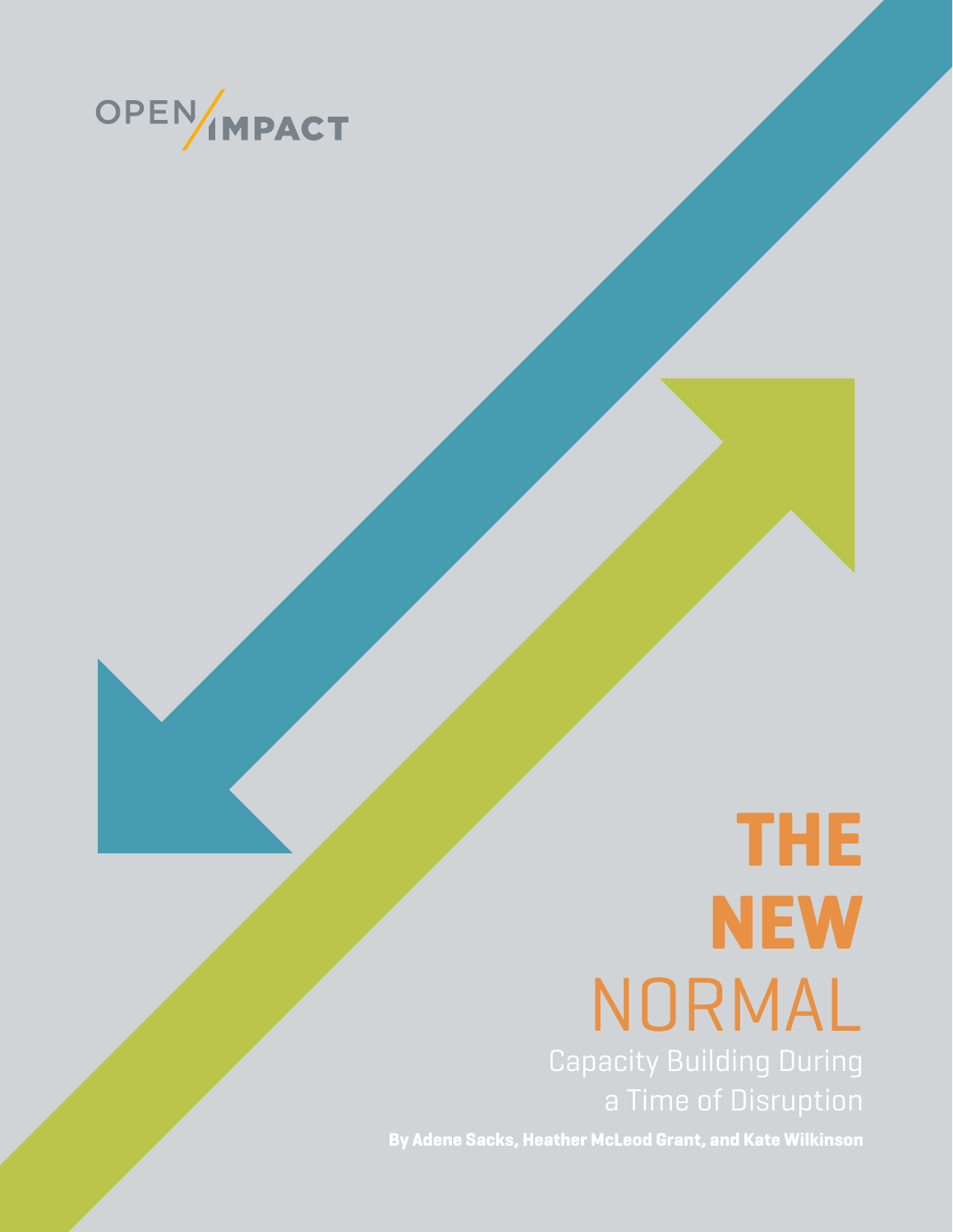# OPEN MPACT

### **The New Normal: Capacity Building During a Time of Disruption** Published by Open Impact

### **Authors**

Adene Sacks is a senior advisor to Open Impact, and a social impact strategist who spends her days advising entrepreneurs, philanthropists, and foundations on how networks, design, and strategy can amplify social change efforts. Adene is the program director of the Irvine New Leadership Network in Stanislaus County and has served as a senior advisor to DataKind and the Fellows Program at Stanford's Hasso Plattner Institute of Design (the d.school). Previously, she served as the first senior program officer of the Jim Joseph Foundation and was the founding director of the Israel Venture Network.

Heather McLeod Grant is the cofounder of Open Impact, and a social entrepreneur, author, and consultant with 25 years of experience in social change. She is coauthor of the bestselling *Forces for Good: The Six Practices of High-Impact Nonprofits*, named a Top Ten Book of the Year by The Economist. Previously she helped lead the nonprofit practice at Monitor Institute and is a former McKinsey & Company consultant. Heather began her career as an Echoing Green Fellow when she cofounded *Who Cares*, a national magazine for young social entrepreneurs published from 1993 to 1999. She has been a Venture Partner with Draper Richards Kaplan and has served on numerous local, national, and global nonprofit boards.

Kate Wilkinson is a strategy and philanthropy engagement manager at Open Impact, and most recently led the research team for *The Giving Code: Silicon Valley Nonprofits and Philanthropy*. Her prior philanthropic experience includes working with individual philanthropists, the Skoll Global Threats Fund, and the Clinton Global Initiative, where she helped guide collaborations with major foundations, corporations, and nonprofits. Kate is on the board of Chikumbuso Women and Orphans Project based in Lusaka, Zambia.

YOU ARE FREE TO Share - copy and redistribute the material in its current format.

 $\mathsf{cc}$   $\mathsf{t}$   $\mathsf{t}$ **BY NC ND**

**Creative Commons License** Attribution-NonCommercial-NoDerivs | CC BY-NC-ND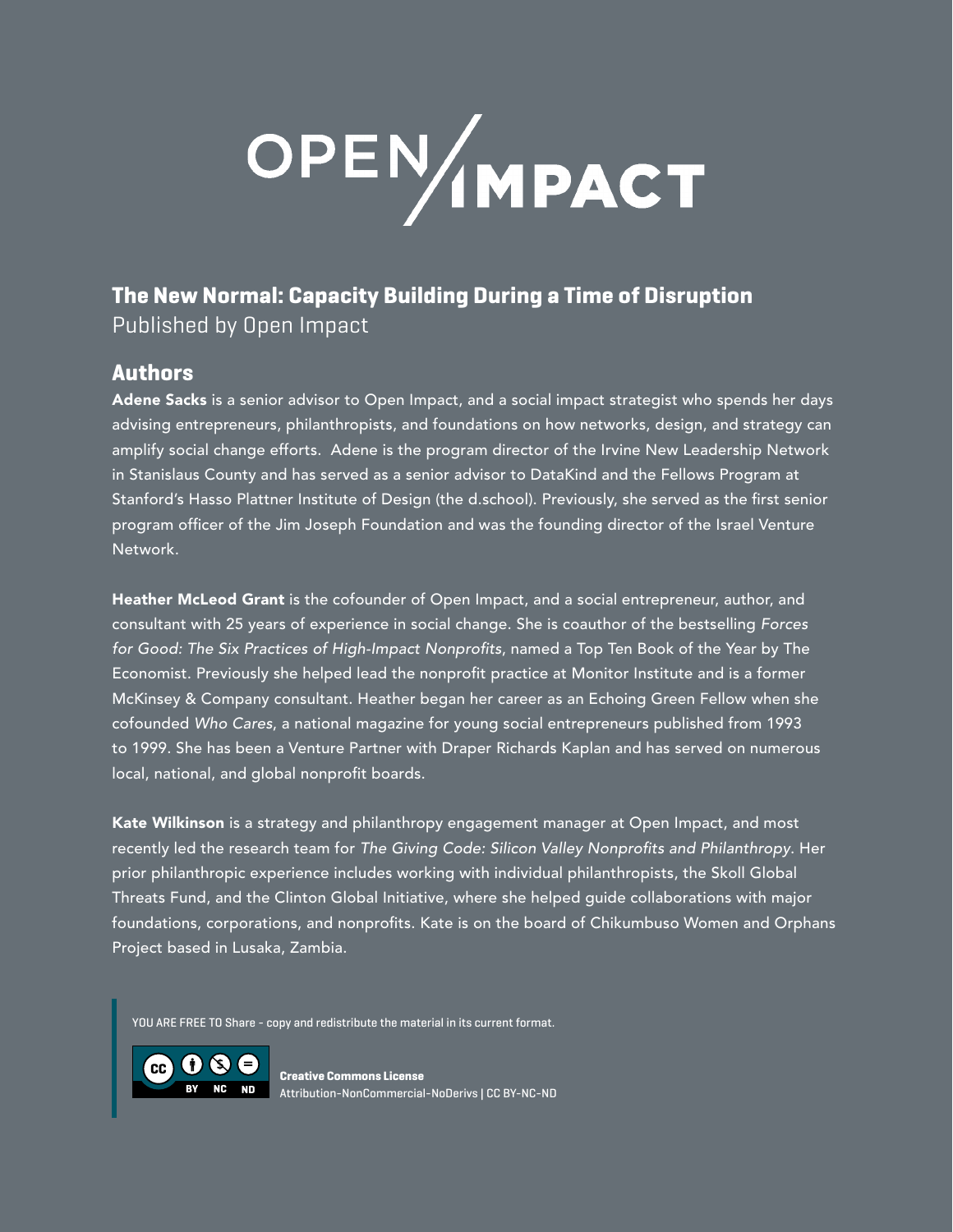# **TABLE OF CONTENTS**

| <b>Research</b>        |    |
|------------------------|----|
| <b>Context</b>         | 2  |
| <b>Findings</b>        | 5  |
| <b>Recommendations</b> | 14 |
| <b>Conclusion</b>      | 19 |
| <b>Appendices</b>      | 20 |
| Appendix 1             | 20 |
| <b>Appendix 2</b>      | 22 |
| <b>Appendix 3</b>      | 23 |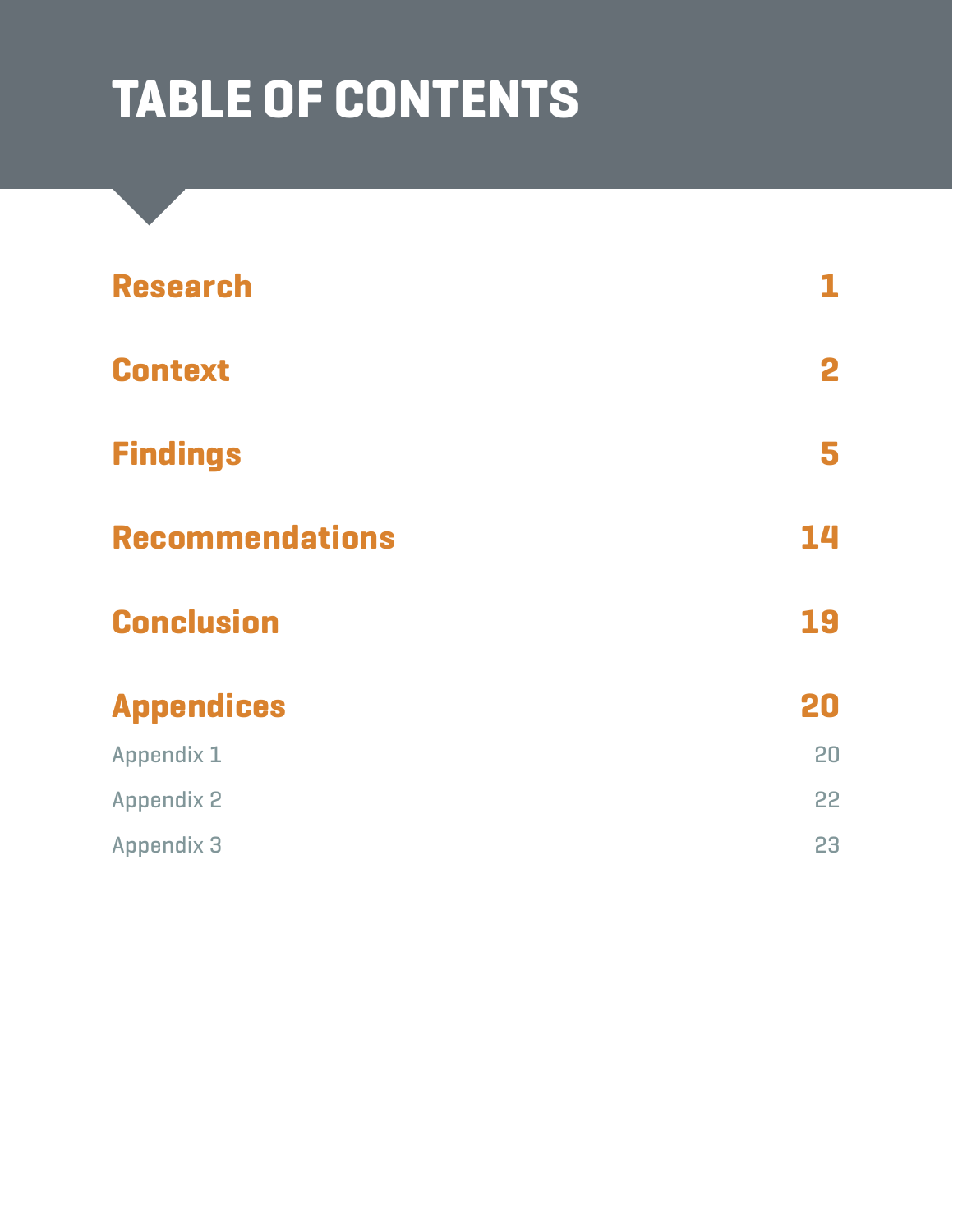### **RESEARCH**

We set out in late fall of 2017 to understand how capacity building needs in the social sector are changing in the current political and economic environment, and how funders are responding to these changing needs. While the social sector has a long history of disruption, we believe that the U.S. election of 2016 and its aftermath have introduced a different set of challenges to the sector, with important implications for how we think about building social-change capacity. Our research was funded by the David and Lucile Packard Foundation, both to inform its organizational effectiveness grantmaking strategy and to share the findings with the larger field. Here, we provide a brief summary of our methods. A longer methodology, key definitions, and lists of

We set out in the fall of 2017 to understand how capacity building needs in the social sector are changing in the current political and economic environment, and how funders are responding to these changing needs.

interviewees, advisors, and additional sources can be found in the Appendices.

We hope that this paper will spark an important conversation in the field and spur additional, more comprehensive research on capacity building needs during a time of disruption. We began our research by conducting a high-level scan of the capacity building and organizational-effectiveness literature, and current media articles about how nonprofits and philanthropy are being impacted by the political environment. Next, we identified and interviewed a diverse cross section of 21 leaders of nonprofit organizations, networks, intermediaries, and foundations about current capacity building needs. We recognize that this is a small sample spanning diverse entities, but we made the choice to go broad and surface important themes holistically. In addition, we had a bias towards

interviewing leaders of advocacy organizations whose missions are currently facing challenges (climate change, immigrant and LGBTQ rights, etc.). We also drew upon our own decades of experience building nonprofit and philanthropic capacity—and convened a small group of socialsector leaders as advisors—to help us frame our findings. While the scope of this research was timelimited and our interview sample small, we hope that this paper will spark an important conversation in the field and spur additional, more comprehensive research on capacity building needs during a time of disruption.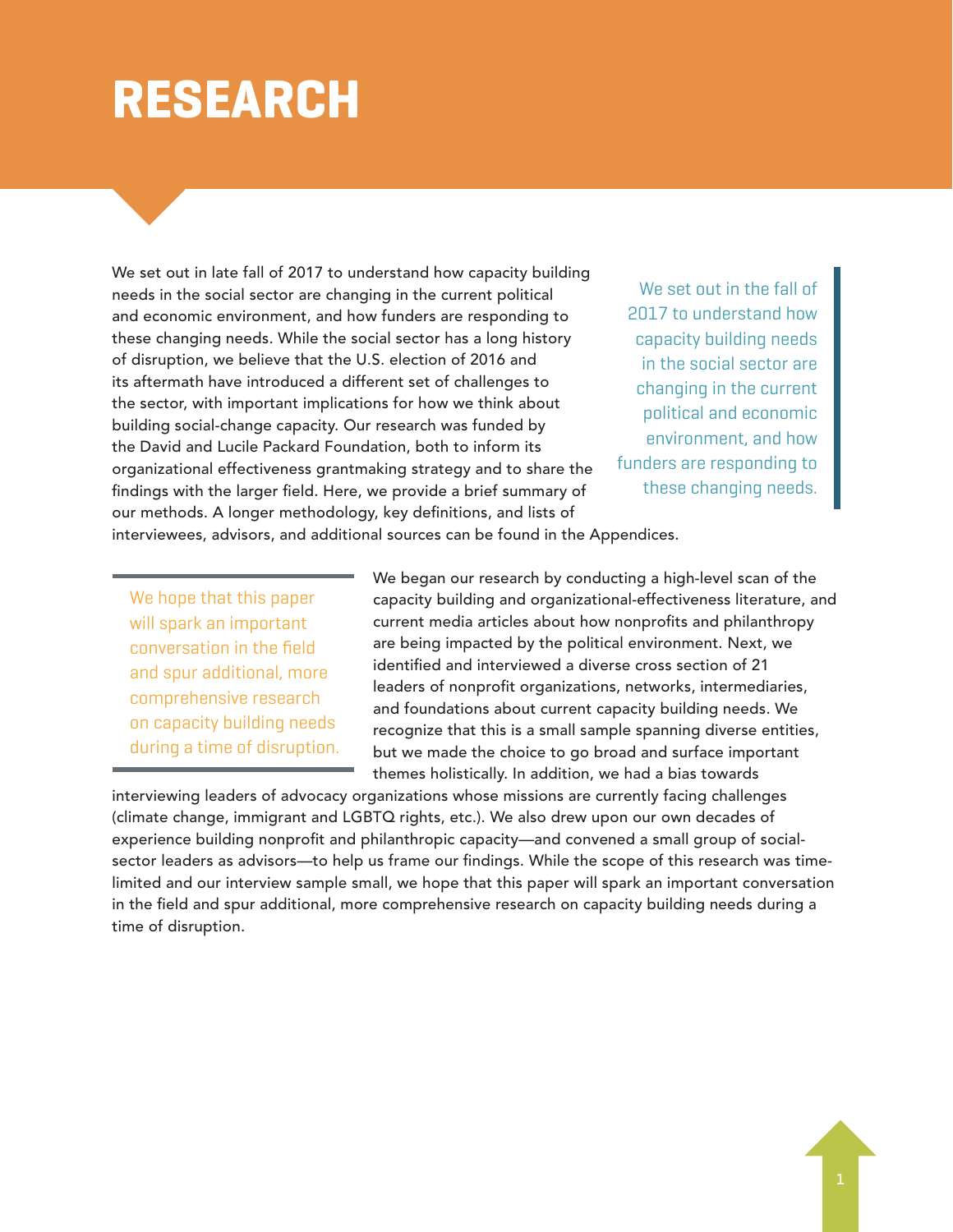### **CONTEXT**

Even before the U.S. election of 2016, forces inside and outside the sector have shaped and disrupted the work of social change.

Even before the U.S. election of 2016, forces inside and outside the sector have shaped and disrupted the work of social change. For one thing, the social sector has grown dramatically in the past few decades, both in the U.S. and abroad. Following the social movements of the 1960s–'70s, the sector shifted to creating organizations and institutions that would be "built to last." The rise of social entrepreneurship in the '90s borrowed approaches from business, applying management concepts—instead of political or sociological frames—to the work of social change. In the

1990s–2000s, the rise of capacity building, organizational effectiveness, and strategic philanthropy turned attention to the importance of investing in the many supports that nonprofit organizations need to do their work (fundraising, management, strategy, governance, evaluation, etc.). For several decades, the focus was mainly on building effective *organizations* to lead the work of social change.1

More recently, the sector has again recognized that large scale, systemic social change must encompass a broad range of strategies, tools, and tactics: not just building effective organizations but also developing leaders, creating networks and coalitions, catalyzing social movements that mobilize others, and changing larger systems through advocacy or other interventions. With the rise of Occupy, Black Lives Matter, the Women's March, #MeToo, #NeverAgain, and the increasing importance of social media to organizing, the sector has had to reconcile these false dichotomies (organizations vs. networks), recognizing that both are needed to create lasting change at scale.<sup>2</sup>

Yet even as the sector has gone through shifts between the language and frames of civil society (government) and markets (business), the boundaries between sectors have continued to blur. Politically, the left and right have been engaged in an ideological tug-of-war over the role of government and market forces in solving social problems. The right has been advocating for smaller government, leaving more to the private sector and the invisible hand of markets. At the same time, increasing

Nonprofits and philanthropy continue to work at the intersection of these larger sectors, being influenced by and influencing both.

consumer awareness has meant businesses are being pressured to become more socially responsible and embrace values once ceded to government. And, in global financial markets, demand for socially responsible stocks and impact investing (or blended-value approaches) only continues to grow. Nonprofits and philanthropy continue to work at the intersection of these larger sectors, being influenced by and influencing both.

<sup>1</sup> These assertions are based on our analysis of trends in the sector, drawing upon our decades of experience in nonprofits and philanthropy, including previously published works (e.g. *Forces for Good: The Six Practices of High-Impact Nonprofits*).

<sup>&</sup>lt;sup>2</sup> There are a number of books, articles, and reports written about catalyzing networks for social change, movement building, grassroots organizing, and leadership<br>development, including some of our own publications. See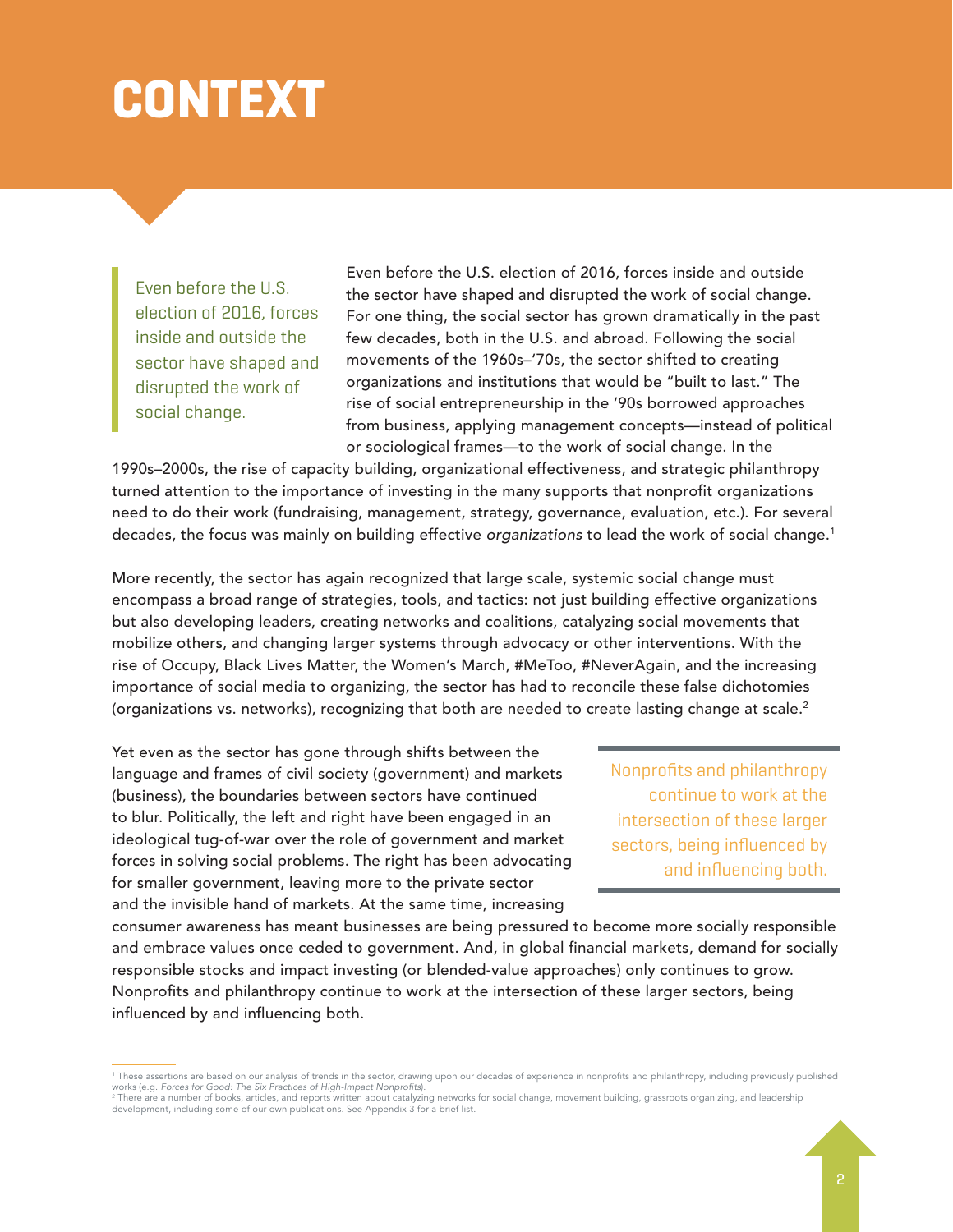Simultaneously, technology continues to disrupt ALL of our current institutions—whether government, business, or nonprofit upending entire industries in the process (media, entertainment, health care, education, transportation, etc.). The past decade has seen a rapid increase in technology and social-media adoption worldwide, which has offered greater opportunities for online organizing, for collecting and analyzing "big data," for engaging donors and beneficiaries, and for evaluating programs—among many other uses. These technological advances have also opened the door to new players, often allowing people interested in social change to self-organize and raising important questions about the

Simultaneously, technology continues to disrupt ALL of our current institutions—whether government, business, or nonprofit—upending entire industries in the process.

impact of digital technologies on democracy and citizenship. Additionally, technology has introduced to nonprofits the same cybersecurity and privacy challenges found in other sectors.

Finally, in the U.S.—as globalization shifts more jobs abroad, income inequality continues to rise, and government cuts back—more people are accessing services from nonprofit organizations. Unfortunately, we're seeing parallel inequities play out in our sector: nonprofits serving the wealthy continue to amass resources, while those serving communities in need are barely getting by.<sup>3</sup> Today, many social-sector organizations that have traditionally bridged the gap between the market and government are struggling to survive—a topic we explore further in the pages that follow.4  $\,$ 

### **The Political Climate**

Clearly the social sector was already navigating a changing environment before the 2016 U.S. election. However, the pace accelerated when the new administration began undermining decades of philanthropic work on issues like immigration, women's rights, minority rights, the environment, media, and the social contract with government. While congressional efforts to repeal the Affordable Care Act weren't initially successful, the budget proposed in 2017 cut spending for social services and education.<sup>5</sup> Additionally, the tax bill passed in late 2017 threatens to reduce donations to philanthropy by raising the itemized-deductions limit and decreasing incentives for giving.<sup>6</sup> It is too early to tell what the long-term impact of the budget and tax bills will be on the social sector, but without a doubt, change is the new constant.

Governments are curtailing democracy, undermining human rights, and clamping down on NGOs and civil society around the globe.

It's worth noting that this level of disruption is not confined to the United States, though that is the primary focus of our research. Governments are curtailing democracy, undermining human rights, and clamping down on NGOs and civil society around the globe. In response to the forces of globalization and technological disruption, we've witnessed retrenchment into populist nationalism in the U.S. and abroad. Take, for example, Brexit in the U.K., and the rise of nationalist leaders

and governments in Asia, Eastern Europe, and Africa. As the U.S. retreats from its international commitments and reaffirms policies such as the Global Gag Rule, a.k.a. the Mexico City Policy,

<sup>3</sup> https://www.philanthropy.com/article/Charities-Suffer-From-a-Wealth/157283

<sup>4</sup> http://www.alliance1.org/web/resources/pubs/national-imperative-joining-forces-strengthen-human-services-america.aspx

<sup>5</sup> https://www.nytimes.com/2017/05/22/us/politics/trump-budget-cuts.html

<sup>6</sup> https://www.washingtonpost.com/business/economy/charities-fear-tax-bill-could-turn-philanthropy-into-a-pursuit-only-for-the-rich/2017/12/23/38b65eb6-e69a-11e7- 9ec2-518810e7d44d\_story.html?utm\_term=.3abe0bf4f1ce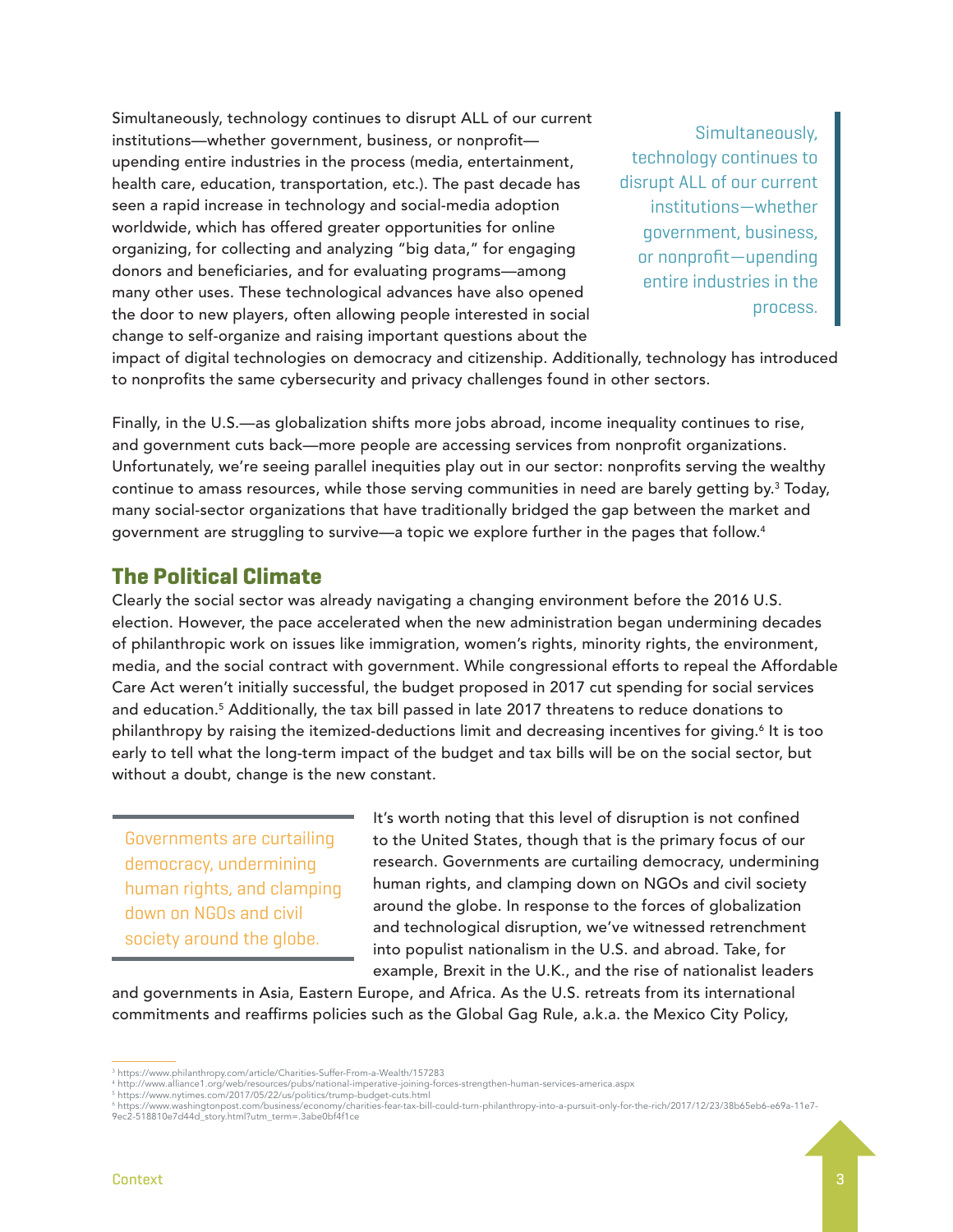which restricts funding for reproductive rights, there are fewer financial supports for international nonprofits championing democracy and human rights.

The social sector and civil society are facing a disruption of yet unknown proportions. The old social-change models and assumptions of the past 50 years are breaking down, while the new models haven't yet been fully formed.

In this context, the social sector and civil society are facing a disruption of yet unknown proportions. The old social-change models and assumptions of the past 50 years are breaking down, while the new models haven't yet been fully formed. This is true in politics, in economic markets, and in the nonprofit and philanthropic sector as well. If this moment of disruption has a silver lining, it's that we've effectively broken the old socialchange model and now have an opportunity to invent a new one. But to do that, we need to pay attention to what is happening on the frontlines of social change, listen and understand the real needs of today's leaders, and act our way collectively into a new future.

As one of our interviewees put it so well, "The scale of the problems and the pace at which they are evolving is bigger than our work as a set of actors. We have to think collectively about how to get better." This leader went on to say that the 2016 U.S. election exposed shifts already underway. "There was a masking effect of supportive federal policy [under the previous administration], which diminished the need to have conversations about supporting leaders in the field and the connections between them. This new context has provided an opening for conversations that might not have happened if Clinton had been elected."

**"** The scale of the problems and the pace at which they are evolving is bigger than our work as a set of actors. We have to think collectively about how to get better.

**"**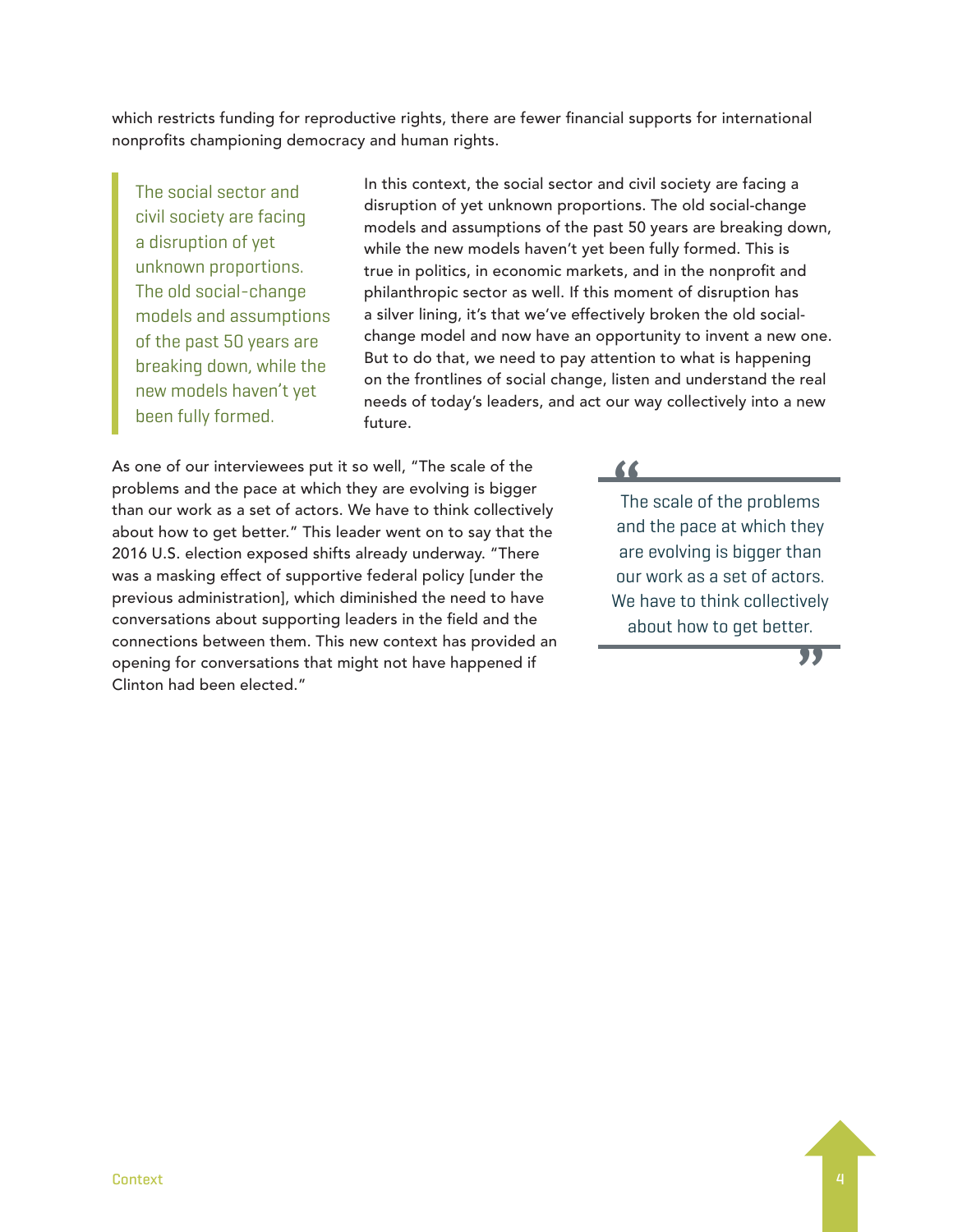## **FINDINGS**

Clearly, managing in this volatile, uncertain, complex, and ambiguous (VUCA) context, and continuing to have impact on critical issues, has become more complicated for the social sector. Here we share the most important themes we heard in our interviews and research, and then explore the implications for capacity building and philanthropy in this new environment.

### **1. Safety and Security**

Given the issues many of our interviewees address (immigration, civil rights, environment, etc.), these nonprofits are increasingly—and sometimes literally—under attack. In our interviews, we heard stories of physical attacks on clinics, on individuals being served, and on staff. Nonprofit employees as women, immigrants, minorities, or members of the LGBTQ community—are themselves targets of new government policies, leading to greater stress. As one interviewee said, "Staff is doing work to address the attacks, AND they are targets of the attacks. Our need to support the wellness of staff has increased drastically in this time." Another shared, "People are spiritually broken right now. The issues have not changed—racism existed

### **"**

Staff is doing work to address the attacks, AND they are targets of the attacks. Our need to support the wellness of staff has increased drastically in this time.

**"**

before Trump—but there has been an existential shift. We are dealing with both ancestral and current trauma all at once. These change agents need to be supported as full human beings who have emotional and spiritual needs."

As a result, social-sector organizations are suddenly facing a need to keep their staff and communities safe, which increases cost, complexity, and anxiety. One foundation we talked to has become a lockdown facility; other funders have increased their security measures. A movementbuilding organization shared how they were limited in their ability to meet a community crisis because of their own organizational security needs: "We, and a lot of other organizations, need to invest in security but can't. That includes office security as well as safety planning for our staff as they do their work: traveling in pairs, sharing information ahead of time, and providing contact information to partners on the ground."

Issues of safety also complicate service provision, especially in immigrant communities. According to a recent survey by CalNonprofits, "Nearly two-thirds of respondents reported increased levels of staff anxiety since the election: concern about the impact on immigrants served was voiced with particular urgency."7 The report went on to detail numerous examples of immigrants in California using services less frequently for fear of being identified, attacked, bullied, or deported. Similar

7 http://www.calnonprofits.org/publications/article-archive/529-nonprofits-rethinking-their-future-under-trump-administration-new-survey-reports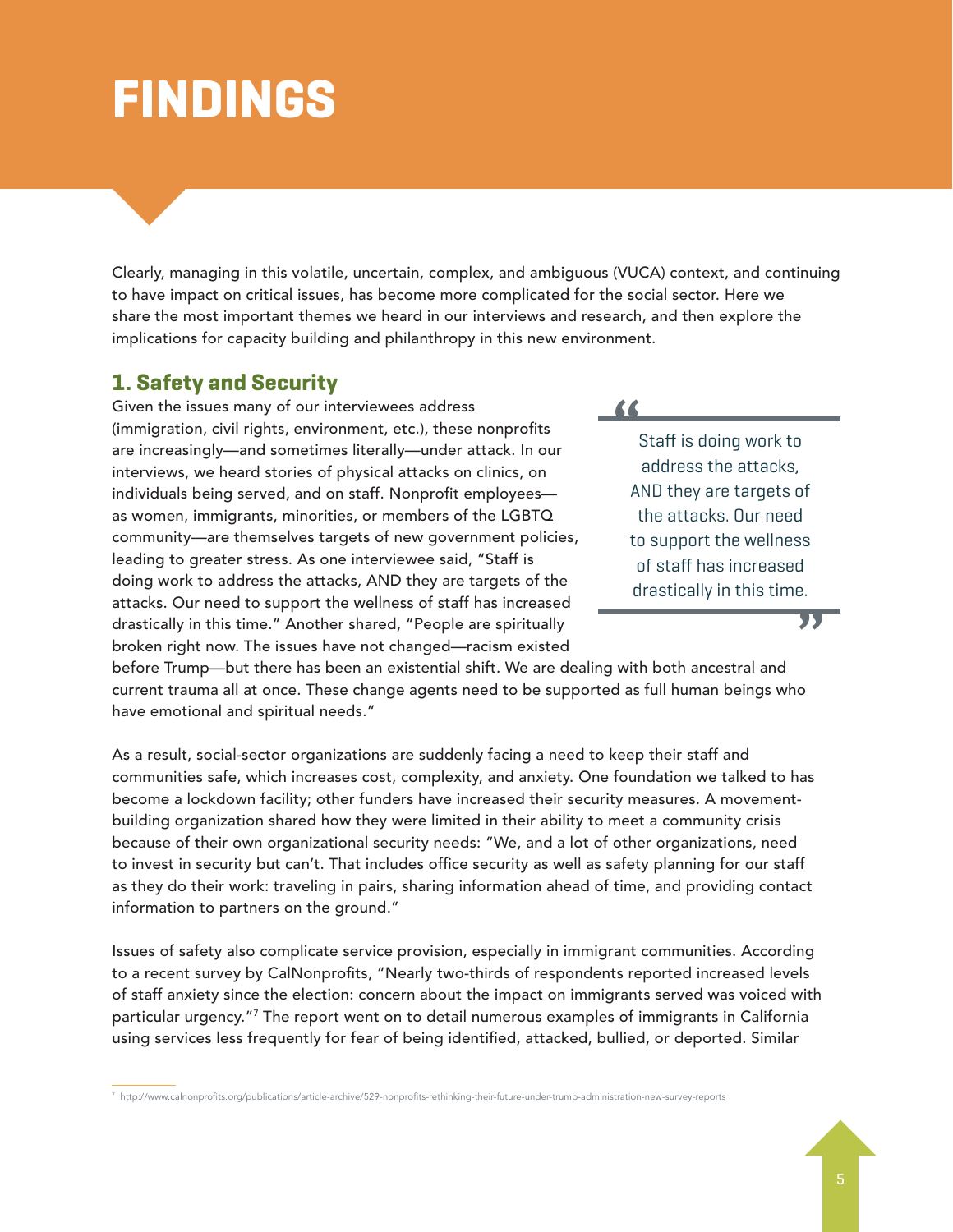**"**

The real difference is for our grassroots partners at the community level. They are under siege. For example, in immigrant communities, people were afraid to seek shelter during the fires [in Sonoma]. People on the ground serving these communities were dealing with fire AND the persecution of that marginalized community.

themes echoed in our interviews with national nonprofits. As one nonprofit leader we interviewed said, "The real difference is for our grassroots partners at the community level. They are under siege. For example, in immigrant communities, people were afraid to seek shelter during the fires [in Sonoma]. People on the ground serving these communities were dealing with fire AND the persecution of that marginalized community."

Threats around cybersecurity have also increased, as opponents leverage hacking and social media to harass, terrorize, and even shut down social-sector actors. Email hacking during the 2016 election has recently come to light in mainstream reporting, along with the role of cyberespionage in planting stories in social media and influencing the election results.<sup>8</sup> Nonprofits sometimes get caught up in similar campaigns. As one intermediary told us,"Cyberattacks have happened to our members, and the tendency is for these attacks to be a form of no-holds-barred violence. One of our member organizations was cyberhacked last year and sent gruesome and violent pictures as a way to harass them. Given that many of our member organizations are led by women, that increases the level of violence directed at them."

Internationally, the trend around safety and security is similar. As another interviewee shared, "Political changes have shrunk the civic space by putting legislation in place that makes it difficult for organizations to operate or get funding. More repressive governments [abroad] are making it difficult for organizations to operate, and they continue to intensify their efforts in that realm." One foundation we spoke with reported having international grantee staff members killed. Another global funder has had an international board member placed under house arrest. In some cases, local branches of global NGOs are simply being shut down because they cannot guarantee the safety and security of their staff. As one interviewee said, "Our staff don't feel as safe in the countries where they are working anymore. In countries like Nepal, international NGOs are being kicked out. A lot of that has to do with the local government not wanting to be undermined. And Americans are viewed with suspicion, given this administration's stance."

**"**

#### **"**

Political changes have shrunk the civic space by putting legislation in place that makes it difficult for organizations to operate or get funding. More repressive governments [abroad] are making it difficult for organizations to operate, and they continue to intensify their efforts in that realm.

**"**

Security planning—for physical, psychological, and cyber safety—costs money that many nonprofit organizations don't have. This has important implications for capacity building and for funders who are eager to be responsive. It's no longer sufficient to fund programs or capacity building basics,

<sup>8</sup> https://www.cnn.com/2016/12/26/us/2016-presidential-campaign-hacking-fast-facts/index.html, https://www.cnet.com/news/facebook-cambridge-analytica-data-miningand-trump-what-you-need-to-know/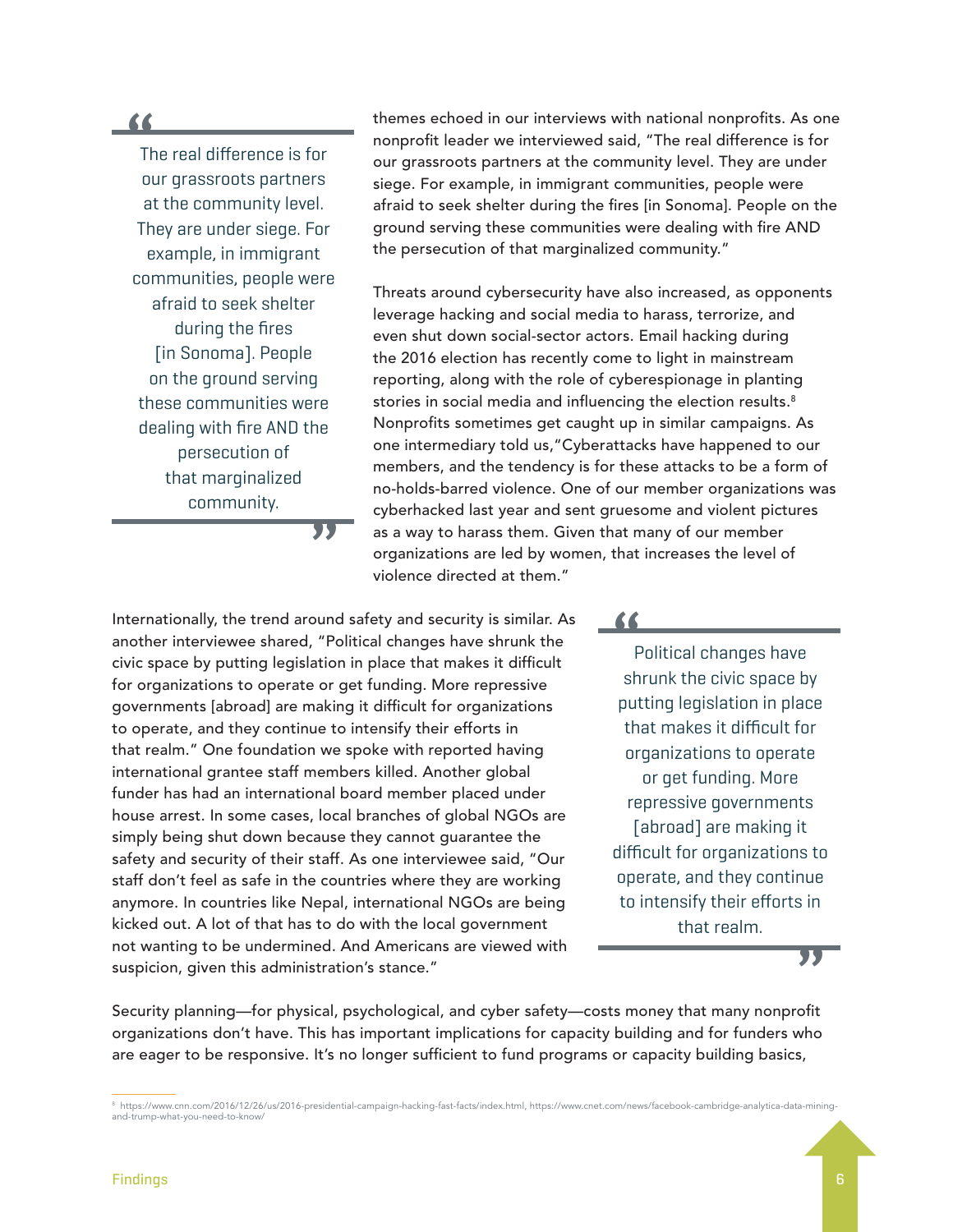such as strategic planning or board development. As one funder shared, "We are doing much more funding of security-capacity development: physical, digital, and integrated security for human-rights defenders. They become worn out and don't pay attention to their own security. Because we fund organizations to implement these projects, as foundations, we are responsible for providing security to them."

### **2. Impending Budget Cuts**

In addition to being physically and psychologically attacked, many of these nonprofits are being targeted for significant governmentfunding cuts. While it is too soon to tell exactly how federal budget cuts will play out at the state and local level, it is likely that many nonprofits, especially those providing social and safetynet services, will soon have to contend with smaller budgets. The Center on Budget and Policy Priorities estimated that by 2026, the administration's initial proposed budget cuts would reach \$453 billion

Nearly two-thirds of respondents (65%) who receive government funding say they anticipate less funding in the next 12 months.

or approximately 37% of state budgets.<sup>9</sup> This has provoked significant uncertainty around future revenue streams, particularly for those nonprofits that depend heavily on government support. A 2017 survey by CalNonprofits found that "nearly two-thirds of respondents (65%) who receive government funding say they anticipate less funding in the next 12 months."10

Additionally, because of the new tax bill, there is speculation that individual philanthropy may decrease, if donors are no longer able to itemize deductions and thus reduce their overall giving. This potential drop would likely hit smaller social-service and safety-net nonprofits harder than larger endowed institutions, which have a financial cushion and access to donors. According to one report, the donors who will still itemize (in the top 5% of income) "tend to focus their giving on large institutions like universities and hospitals"11—a point well supported by our research and data in *The Giving Code: Silicon Valley Nonprofits and Philanthropy.*<sup>12</sup>

**"**

Our impression is that middle-class families who have been the historic bedrock of our giving are struggling. We've seen a diminution of their giving.

In fact, local organizations, which depend more on middleclass donors, are anticipating continued reductions in both government and private donations at a time when their services are in greater demand. The result is widening inequality in our sector, mirroring that in the larger society—a trend we analyzed in more detail in *The Giving Code*. Kathy Jackson, head of the Second Harvest Food Bank of Santa Clara and San Mateo Counties, noted to a local newspaper, "Our impression is that middle-class families who have been the historic bedrock of our giving are struggling. We've seen a diminution of their giving."13 And she says that demand for the Food Bank's services is

greater now than during the Great Recession, as families have to choose between paying rent or putting food on the table. "We got to 253,000 (people) in one month during the worst of the Great Recession. We've never seen a jump like this," she said, saying they'd received 300,000 monthly visitors in 2016.14

**"**

<sup>9</sup> https://www.cbpp.org/research/state-budget-and-tax/the-trump-budgets-massive-cuts-to-state-and-local-services-and

<sup>&#</sup>x27;<sup>0</sup> http://www.calnonprofits.org/publications/article-archive/529-nonprofits-rethinking-their-future-under-trump-administration-new-survey-reports<br>'<sup>1</sup> https://www.denverpost.com/2018/03/11/financial-risk-nonprofits-study

<sup>&</sup>lt;sup>12</sup> https://www.openimpact.io/giving-code/<br><sup>13</sup> https://www.philanthropy.com/article/Share-of-Americans-Who-Give-to/241345

<sup>14</sup> https://www.mv-voice.com/news/2016/12/28/food-bank-faces-deep-drop-in-donations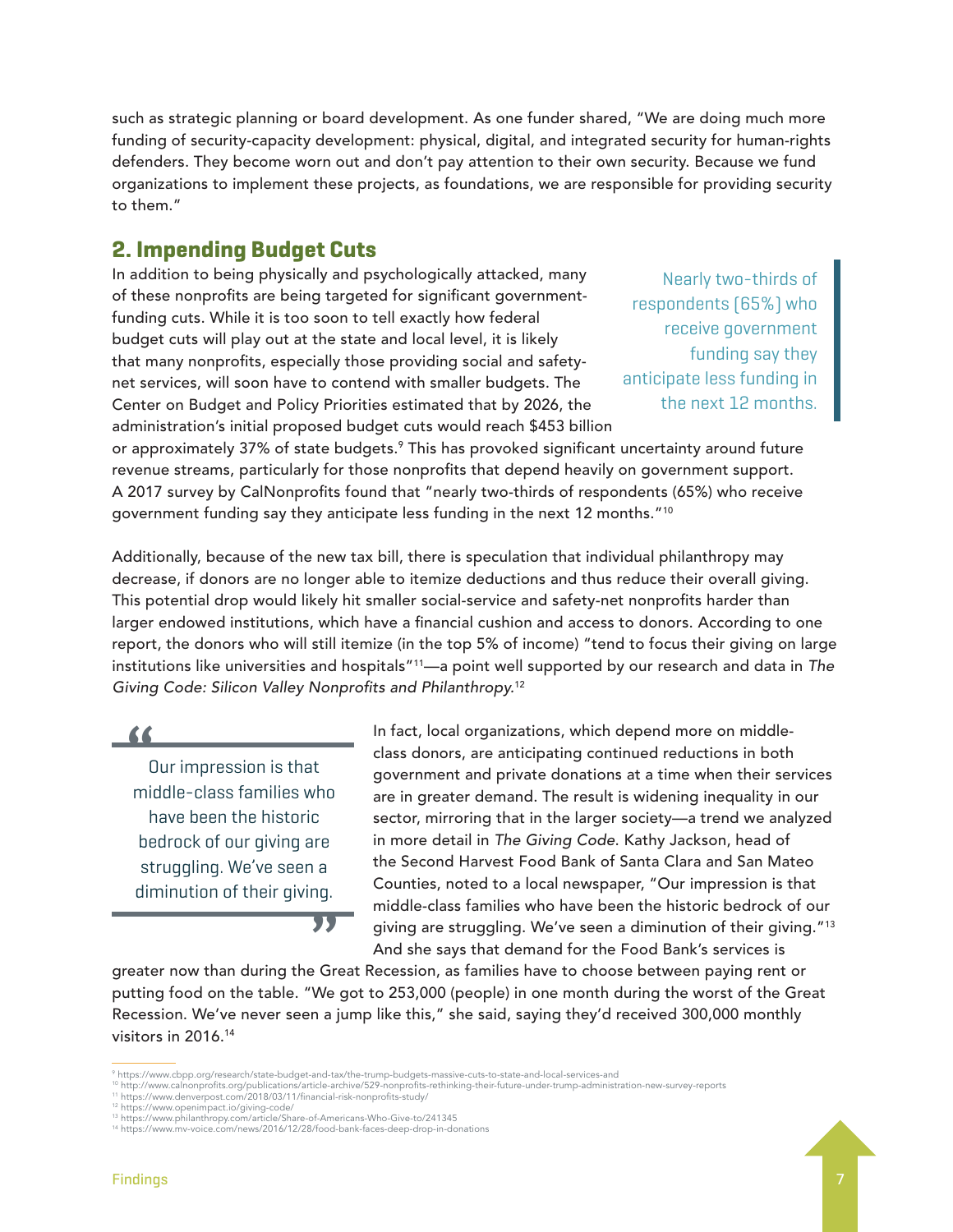Internationally, the U.S. is not alone in rolling back aid, but it is certainly the biggest global funder, and its cuts are being felt. In particular, organizations serving women and children are suffering, as the Global Gag Rule to cut funding for reproductive rights was reinstated this past year. While this policy was meant to target abortion providers, it has also resulted in reduced funding for health clinics, maternal and child health programs, and malaria and HIV/AIDS services for some of the most vulnerable populations. In our interviews, international respondents affirmed the challenge facing them as they serve the poor abroad. Said one interviewee, "In 2012 we realized we were too dependent on US-AID funding and started to diversify our revenue; but even so, this cut was devastating, and in some places, we need to find huge amounts of funding. We are not going to grow as much in 2018."

Unfortunately, many of the organizations impacted by government cuts and reduction in philanthropy—particularly grassroots, social-justice, and community-based organizations lack the capacity to proactively manage the volatile economic environment. As one interviewee put it, "Social-justice organizations have a really good critique of capitalism but don't know how to read the tea leaves of the economy. They didn't know that philanthropists were going to cut their investing [in 2008], and they should have anticipated that turbulence. Movements don't actually have foresight around the ebbs and flows of the economy that impact their work; they don't have a financial plan around diversifying revenue."

### **3. Surge in Donations**

If there's a silver lining, it is that some nonprofits have seen a surge in individual donations and volunteers. An article in the *New York Times* a few weeks after the U.S. election reported that "at least a dozen nonprofits that oppose Mr. Trump's policies or actions have reported similar, in some cases, explosive, surges in support since Nov. 8."15 Indeed, there has been a flurry of grassroots organizing and mobilizing over the past year in response to the current administration's policies. New nonprofit groups are cropping up locally and nationally—and more established nonprofits are benefiting from renewed interest in and funding for their causes.<sup>16</sup>

Some of the organizations we spoke with—particularly large, advocacy organizations with wellknown and trusted brands—are growing rapidly as a result of this surge. The Jewish advocacy group, Bend the Arc, added 45,000 members last year, while the Sierra Club grew from 635,000 to 830,000 members. And increasing donations to the ACLU, Planned Parenthood, and other national advocacy groups are well documented in mainstream media.17 One interviewee affirmed, "We saw new discriminatory policies being enacted, and those galvanized more resources for our movement. Much of the momentum for our movement is driven by that 'moment.' We're using this opportunity to raise the profile of our organization and increase resources going to the issue."

**"** Movements don't actually have foresight around the ebbs and flows of the economy that impact their work; they don't have a financial plan around diversifying revenue.



<sup>15</sup> https://www.nytimes.com/2016/11/18/us/politics/nonprofit-donations-trump.html

<sup>16</sup> http://blog.organizer.com/19-resistance-organizations-on-the-forefront-of-the-anti-trump-movement<br>17 https://www.nytimes.com/2016/11/18/us/politics/nonprofit-donations-trump.html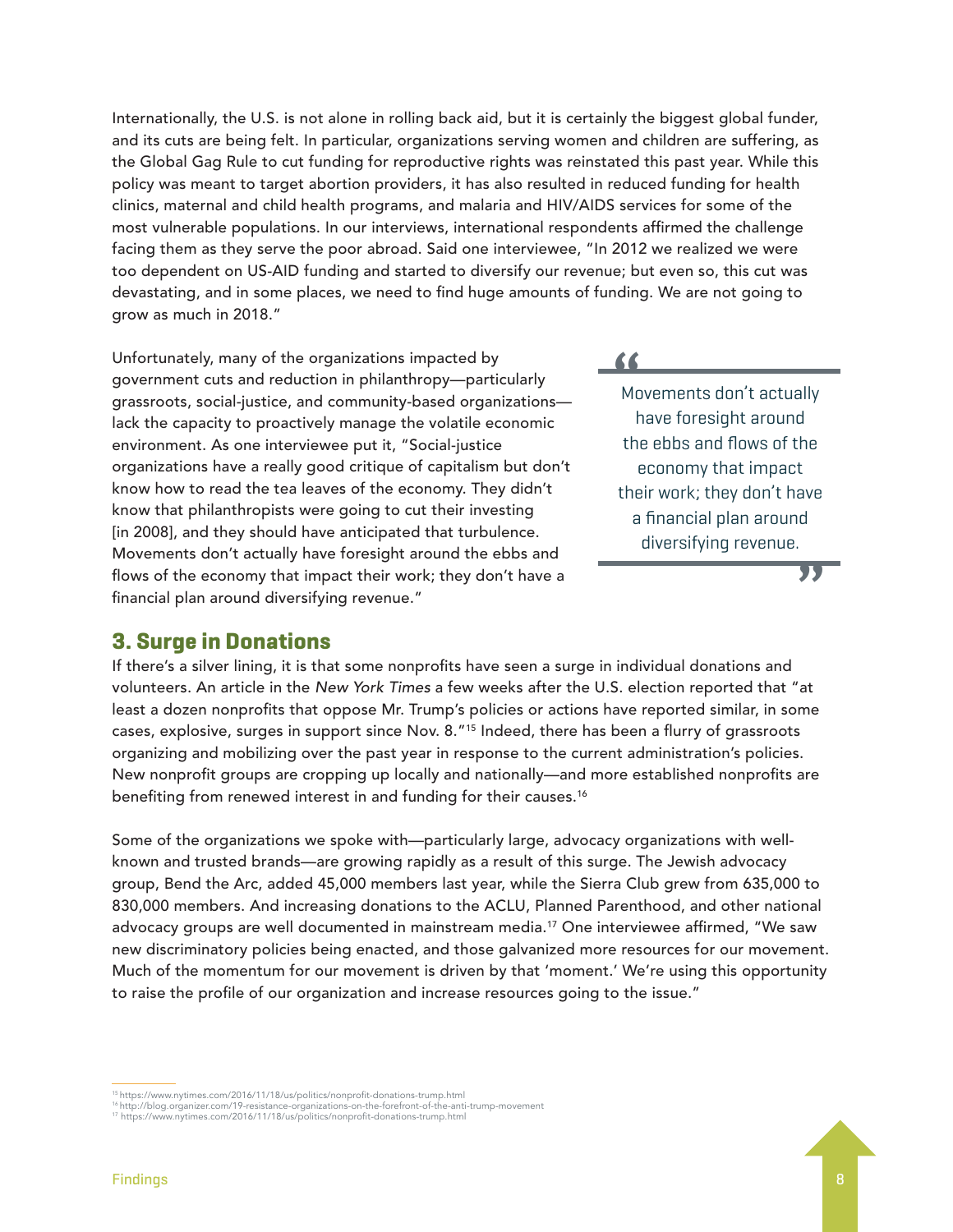Many of these larger nonprofits are grappling with how to absorb this influx of funding and talent—a positive paradox of growth. While they are grateful for the interest, they don't necessarily have in place the capabilities or infrastructure needed to convert newly activated citizens into long-term supporters. As one nonprofit leader shared, "The capacity challenge for us is how do we retain these new donors and keep them on for our organization and the broader movement?" In fact, rapid growth requires

**"**

The capacity challenge for us is how do we retain these new donors and keep them on for our organization and the broader movement?

**"**

strengthened capabilities in technology for online mobilizing, better offline engagement programs, and enhanced communications capacity. It also requires more effective fundraising tools and skills to convert these new donors into sustained supporters, which raises the question of whether these capacities should be built to last or are merely a temporary response. As one intermediary shared with us, "It's important for groups that are succeeding, that they have the technology in place to mobilize constituents around opportunities and threats. It's not just a need for right now—it will be an ongoing need for the future."

**"**

We have a huge opportunity to use this moment to grow and deepen the skill set of our staff and volunteers. We are prioritizing capacity building inside the organization even above the program work because there is a lot to be done and we need to be stronger at the end of this administration. **"** The organizations that have benefited most from the surge now face a dilemma around how much they can scale and questions of how long this "crisis capital" will last. Most of the organizations we talked with struggle to reconcile funding capacity for the long term, versus more intense short-term program needs. As another leader said, "We saw a surge in membership and in overall engagement both on and offline. We have a huge opportunity to use this moment to grow and deepen the skill set of our staff and volunteers. We are prioritizing capacity building inside the organization even above the program work because there is a lot to be done and we need to be stronger at the end of this administration." For some, this raises the concern that investing in long-term capacity may not be what new donors intended when they gave.

It also raises questions about how these resources get shared more broadly. Large advocacy organizations depend on grassroots groups to organize local communities around issues—they are often hubs in larger ecosystems. At the same time, funders are increasingly asking these larger nonprofits to provide funding and technical assistance to networks of smaller groups. In other words, they are asking larger nonprofits to step into an intermediary role—even though these nonprofits don't always have the capacity to do this. As one leader said, "It's critical for us to have more intentional partnerships with community-led organizations. Our staff try to raise awareness of community groups, but our role has not included regranting to them. As our capacity increasingly sits at the intersection of our partners' capacity, we have to rethink how we approach these partnerships." Another leader shared, "I want to see more investment in the 'how' of social change, rather than the issues. Our goal is to invest more into solutions-oriented work, in order to turn this moment into a longstanding boost to the movement so that it emerges stronger."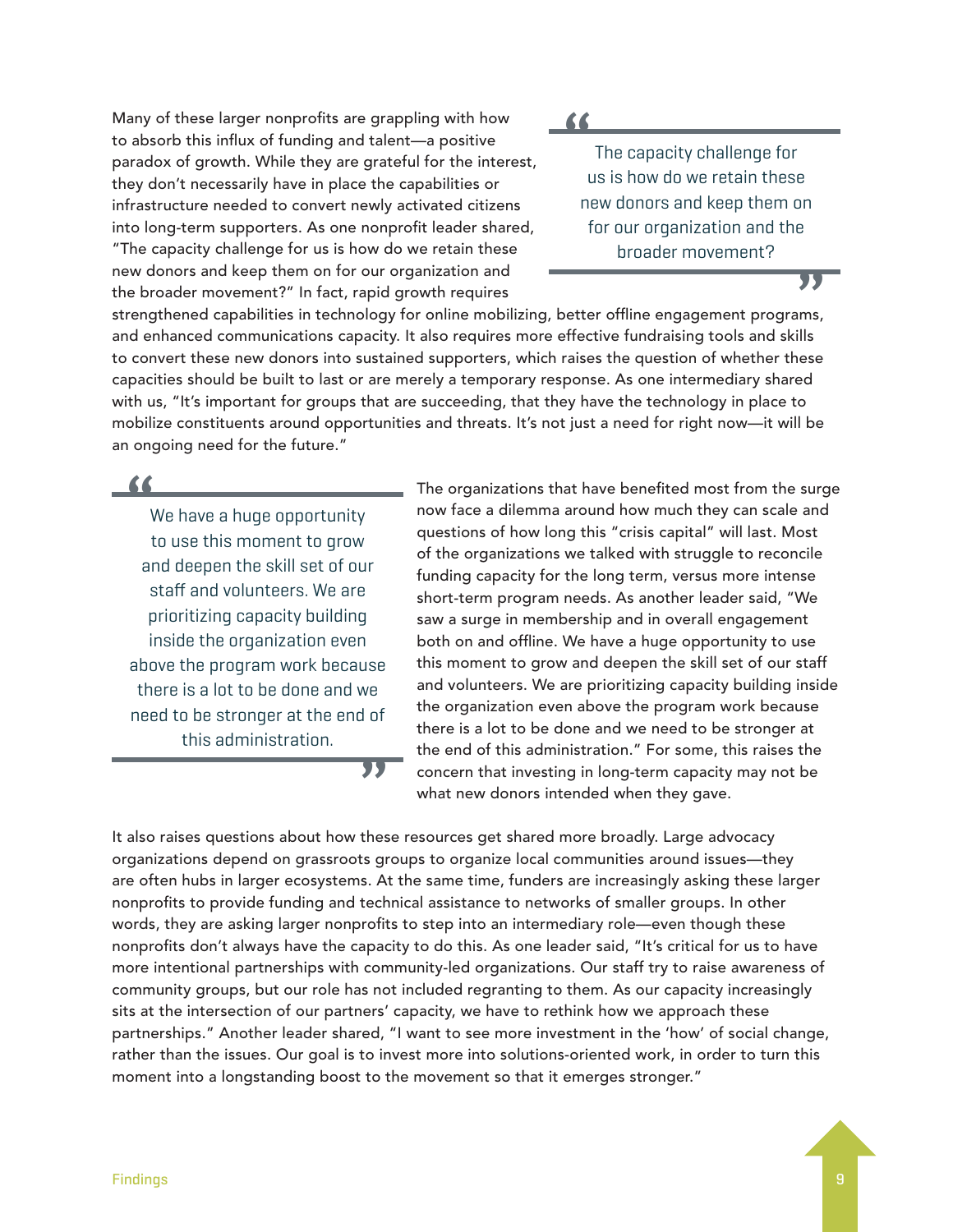### **4. Increasing Inequity**

If there's a downside to the surge, it's that these new resources may be unequally distributed. Ironically, despite a renewed focus on issues of power, equity, and race in the social sector, these issues are playing out among nonprofits and reflected in which ones are capturing new funding. It's not surprising, but in our interviews, large, well-branded organizations are more likely to be experiencing the surge in donations, while smaller, grassroots organizations on the frontlines of serving marginalized communities are having to address additional challenges under greater pressure with fewer resources.



When movements are led by women of color, they are largely ignored both for funding and for leadership development.

Additionally, as attention shifts away from the federal government to state and local organizing, much of the organizing that needs to be done is dependent on local leaders. Community-based groups are being asked to show up, mobilize their base, and act as conduits for both service delivery and policy advocacy. But just when these grassroots groups are needed most, they sometimes struggle to deliver—in part because they

are not sufficiently resourced. Historically, many social-justice nonprofits have been ignored, their leaders overlooked, and their programs deemed too "niche" for large funders. Organizations led by marginalized communities (people of color, women, LGBTQ, etc.) tend to be smaller, younger, and have less history of philanthropic investment. As one social-justice leader shared with us, "When movements are led by women of color, they are largely ignored both for funding and for leadership development."

Relatedly, as wealth becomes more concentrated, new philanthropic resources aren't making their way to the communities most in need. Rather, the funding is going to more established institutions and larger nonprofits at scale resulting in a strong "grass-tops" but an anemic "grassroots" base. As another interviewee said, "The bias towards larger organizations—that, in theory, should trickle down resources to smaller organizations—isn't working. The communities most affected by new policies need the most resources. It should not be about who has the best relationship or writes the best proposal. It has to be about who has the most needs and who is on the ground with the community."

**"**

When institutional funders do grant to community-based organizations, they often provide smaller, restricted grants, giving these nonprofits less flexibility to respond to a changing political environment. One funder of grassroots organizations

### **"**

The bias towards larger organizations—that, in theory, should trickle down resources to smaller organizations—isn't working. The communities most affected by new policies need the most resources. It should not be about who has the best relationship or writes the best proposal. **"**

said, "Grantees are telling us they don't have the capacity to take advantage of all the opportunities they are seeing right now." Another funder talked about the resulting mindset that prevents grassroots leaders from making bigger asks. "Social-justice organizations are used to working from a place of scarcity. As a result, they are not asking for a big enough piece of the pie."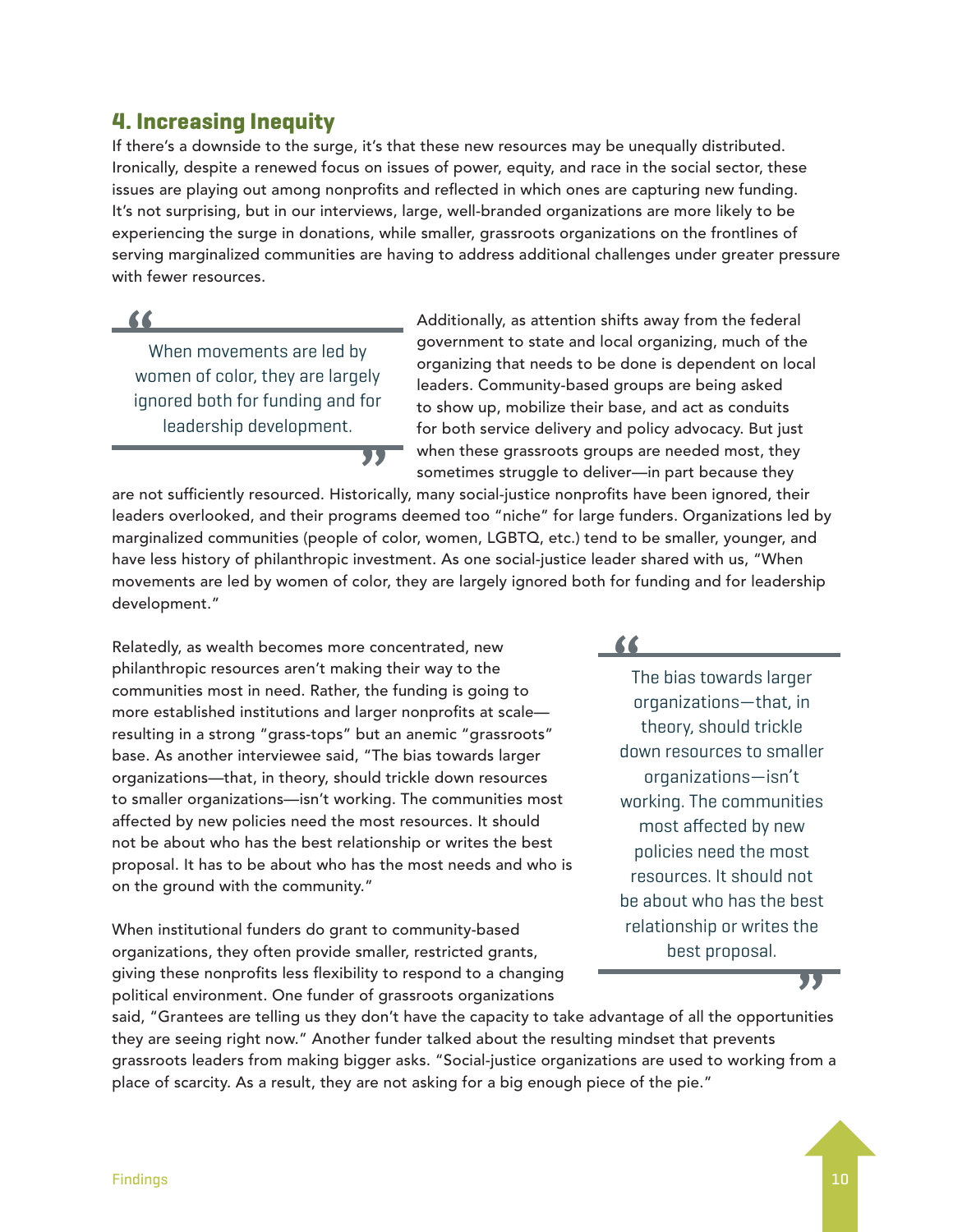### **"**

The reality is that our organizational capacity needs are huge. Historic under-resourcing means that everything under the sun is needed: access to funding, training on fundraising, training on board and organizational development.

On the flip side, a handful of these grassroots groups are actually experiencing their own version of the surge and are grappling with how to play bigger. Take for example, the trans-organizing field, which has been thrust into the spotlight with recent attacks on transgender people and rights. As one interviewee shared, "The field of institutional trans organizations is very young. Groups may have existed for years but operating entirely on volunteers and out of someone's home. They are in a maturity moment and emerging as institutional entities." This leader went on to say, "The reality is that our organizational capacity needs are huge. Historic under-resourcing means that everything under the sun is needed: access to funding, training on fundraising, training on board and organizational development."

**"**

### **5. Leadership Gap**

Another major theme recurring in many of our interviews was that of talent development and the ongoing lack of investment in leadership. Leadership recruitment, retention, and succession—while always an issue—is being heightened by the current political environment. The sector is potentially facing the simultaneous burnout of younger leaders and the retirement of Baby Boomers. As a result, social-change leaders struggle to upgrade their skills and maintain momentum under the relentless pace, personal attacks, and shifting context. Many leaders we spoke with voiced uncertainty about how to best retain and support staff in this environment; they talked about "wellness" as a new organizational capacity. As one leader shared, "Since

**"**

Since the election, people need to work harder and more efficiently. There's no more ebb and flow in the work—it's a constant flow. It's taking a toll on people, and some may not be able to keep up with the pace.

**"**

the election, people need to work harder and more efficiently. There's no more ebb and flow in the work—it's a constant flow. It's taking a toll on people, and some may not be able to keep up with the pace. At the same time, our board wants us to scale fast and hire now, but being thoughtful about who we bring on means each hire takes months."

The intergenerational leadership transfer in the social sector has been well-documented elsewhere.18 As Baby Boomers retire, and Millennials and Gen Z enter the workforce, these nonprofits increasingly led by Gen Xers—are dealing with the complexity of intergenerational dynamics on boards and among staff.19 To complicate factors, a number of senior leaders postponed their retirement after the 2008 economic crisis and are working with a shallow bench of successors. We heard a lot about the leadership gap in the sector and the need to invest in developing talent at all levels. As one intermediary shared, "Most public-interest organizations were established in the 1960s, and the lawyers who took over in the 1990s were taught by the founding generation. They thought they would be able to declare victory over poverty, and therefore didn't invest in organizational sustainability or succession planning. Many organizations are still led by people from those generations, at the executive level and board level. We see a need for training and leadership development for the people now stepping into executive roles."

18 https://ssir.org/articles/entry/the\_nonprofit\_leadership\_development\_deficit

19 See also: http://levistrauss.com/pioneers-in-justice-building-networks-and-movements-for-social-change/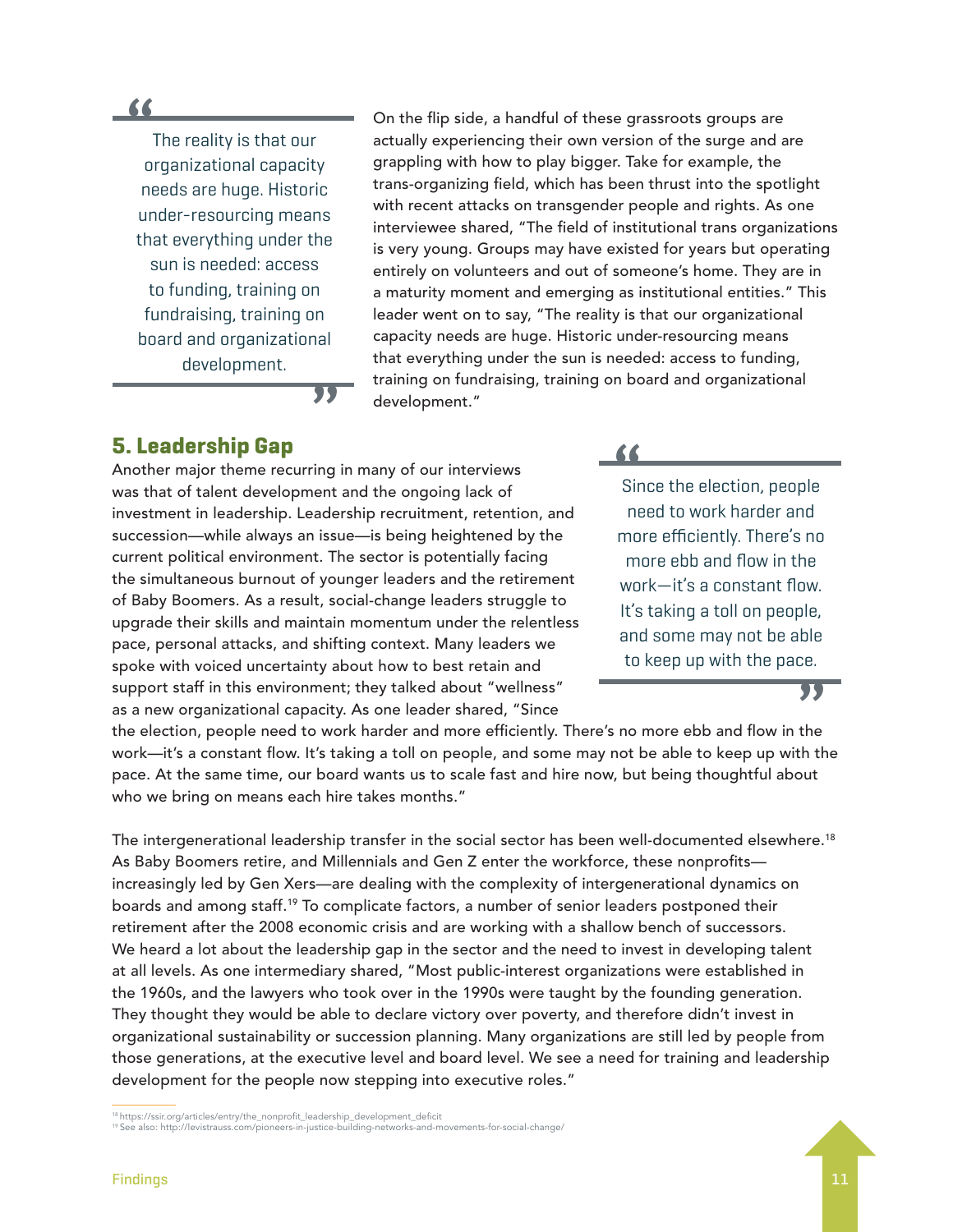Some of these groups—especially those benefitting from the surge—are dealing with the talent challenges of growth. As organizations scale, the caliber of their leaders needs to shift as well. As the director of a large global nonprofit shared, "Building a team at a \$100M company is not the same as at a \$50M company. We need to attract a higher caliber executive team to support our expansion." Another large advocacy organization leader told us, "We knew that the future success of our organization was predicated on our people and culture. We had to do a better job of emphasizing performance, with a focus on metrics, partnerships, and innovation. This meant finding and hiring good people and giving them room to run." These challenges are not confined to large organizations. A grassroots nonprofit echoed similar themes, "Our nonprofit hasn't pivoted; we are just scaling and setting ourselves up to eventually make progress. We must begin to sow the seeds so that there will be an end to this. We have to build the progressive infrastructure for the future."

Additionally, our interviewees talked about the lack of leaders who have the right skills for systems-level change. It's no longer sufficient to just hire subject-matter experts or technical specialists to manage programs. Rather, many of these nonprofits are recognizing that they need leaders with a broader social-change toolkit to do the work being required of them now. As one interviewee explained, "NGOs typically hire great program managers who hit their targets and then move on. But we are dealing with systems problems that will never go away; it is therefore more important to have leaders who can integrate a systems-level view and look for the partnerships, connections, and opportunities to have deeper impact."

### **6. Philanthropy's Response**

As if these challenges weren't enough, many of the nonprofits we interviewed shared confidentially that they don't feel well supported by their funders. To them, institutional philanthropy seems calibrated for an era that no longer exists, and foundations seem largely insulated from the disruption facing the sector. Newer donors have enthusiasm but often lack experience and endurance. Traditional funders continue to require the same level of reporting and measurement, even in the face of growing uncertainty around what is needed. Universally, we heard social-change leaders wanting funders to deeply understand their realities, struggle alongside them to find a way forward, and trust them enough to make multiyear, unrestricted operating grants. As one leader said bluntly, "The foundation world is out of touch and too slow. Their ways of doing business and the ways that organizations are supported by foundations are archaic. Funders need to listen and follow social-justice groups to understand what the community needs."

From the handful of funders we did interview, we heard that there is a growing consensus around the changing reality, but variability in philanthropy's response. Some funders have moved into an emergency mode of grantmaking, establishing rapid-response funds and dipping into their assets to move more money to immediate needs, more quickly. As one funder told us, "You have to understand that this is an unprecedented attack on civil society, and if you don't do something, shame on you. No more panels on philanthropy in tumultuous times—just do something based on real needs and in real partnership."

**"**

We are dealing with systems problems that will never go away; it is therefore more important to have leaders who can integrate a systemslevel view and look for the partnerships, connections, and opportunities to have deeper impact.

**"**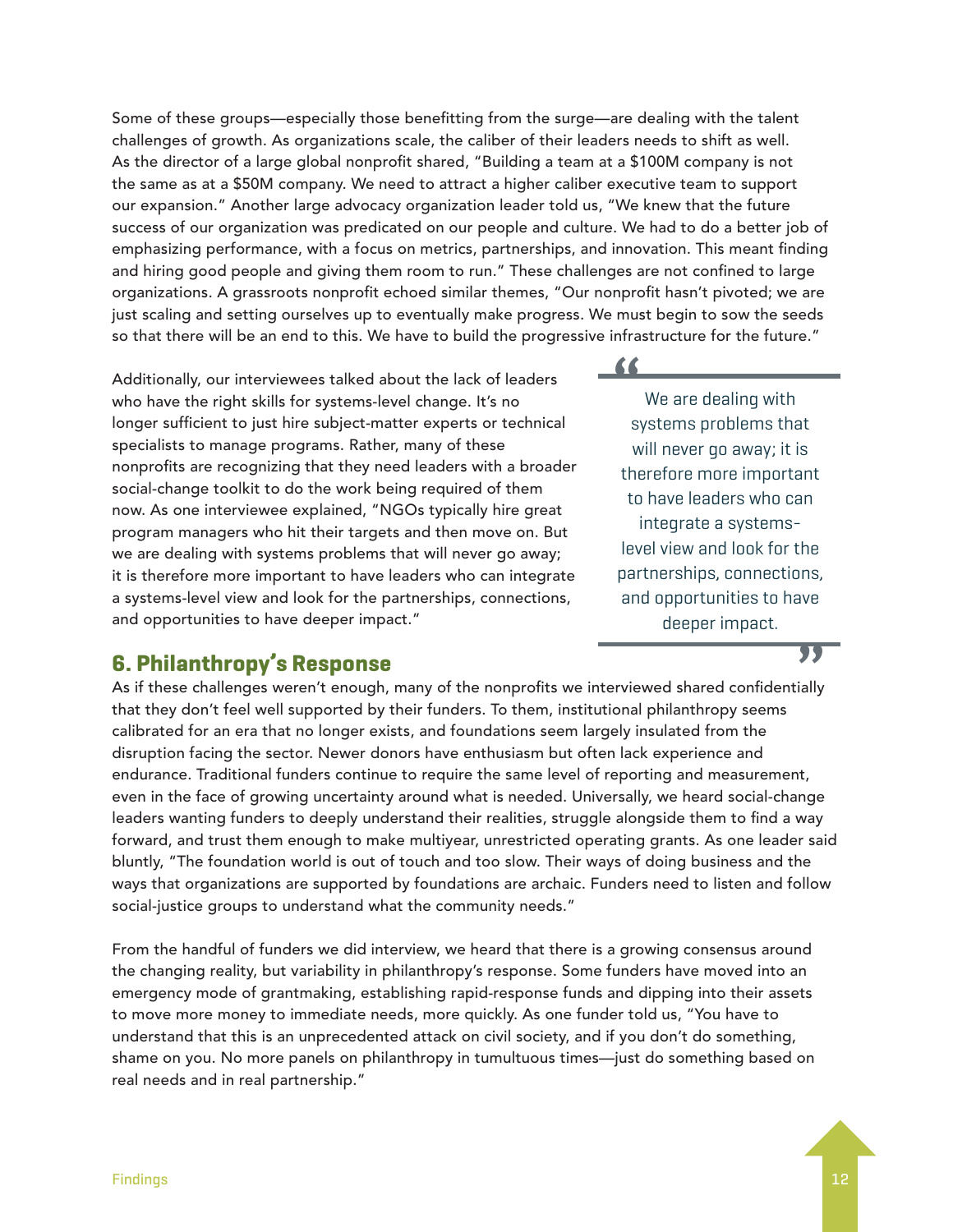Other foundations are stepping up and finding new ways to support underfunded communities and issues under attack—a theme we explore further in our recommendations. As one intermediary shared with us, "Emergency funds are great, but I am excited by how some funders have expanded the sense of their own mission in this moment." This leader singled out the Barr Foundation as exemplary: "As a place-based funder, they recognized the importance of shoring up nonprofits that protect vulnerable populations. They went beyond issue silos and give 36 months of grants to groups that protect vulnerable communities."

But we also heard that many foundations continue to "wait and see," study possible courses of action, and aspire to be

**"** You have to understand that this is an unprecedented attack on civil society, and if you don't do something, shame on you. No more panels on philanthropy in tumultuous times—just do something based on real needs and in real partnership.

### **"**

responsive without changing their behaviors. Many are aggregating learning and data to inform their strategies in the long run but opting to stay the course in the short run. And there are those in between: funders looking to pivot but still applying a traditional funding approach to a system in flux. As one capacity builder shared, "So many funders are seeing increased need but are spending their time on things that are wasteful. Funders need to stop doing the same old thing: convening people, writing papers, doing research. Stop and rethink the model. Just give nonprofits the funding they need to do their work, and stop asking them to jump through hoops. One funder we know created a rapid-response fund and then asked nonprofits to prove their impact, using the same methods as their traditional grantmaking."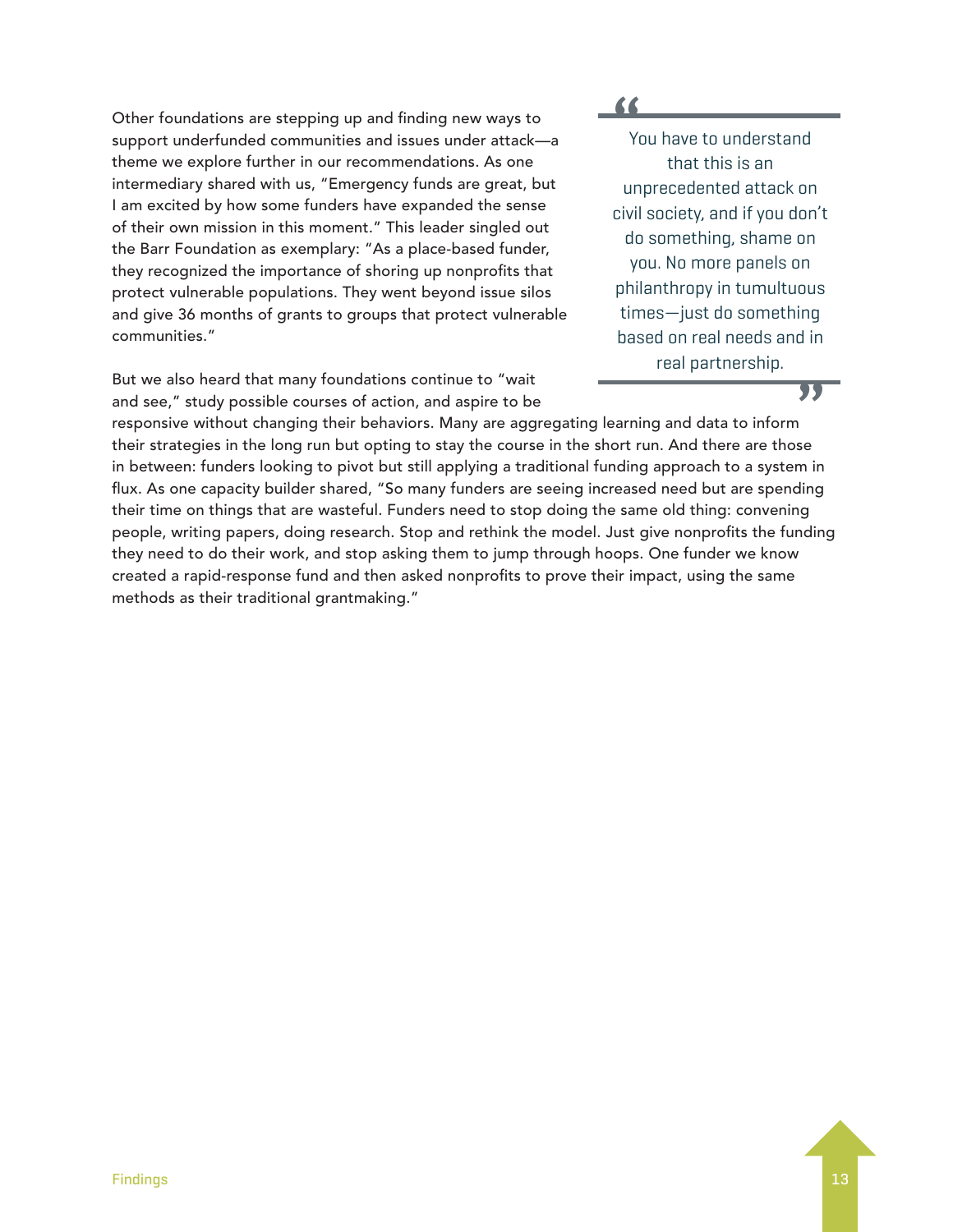### **RECOMMENDATIONS**

Based on everything we learned in our brief, and admittedly broad, research, it appears that this crisis may not be just a moment in time but a prolonged restructuring of the social sector in response to other economic and political disruptions.

Based on everything we learned in our brief, and admittedly broad, research, it appears that this crisis may not be just a moment in time but a prolonged restructuring of the social sector in response to other economic and political disruptions. As a result, we must contend with the "new normal" of building capacity for social change. We would argue that this new normal requires social-change actors—leaders and funders—to embrace a "both/and" mindset. They must simultaneously juggle building internal organizational and external system capacities; being responsive and strategic; planning for the short term and the long term; and thinking systemically while being proximate to their constituents. These leaders must play a version of 3-D chess, navigating a series of tensions around time, place, altitude, and scale. While this might sound daunting, it's far more

difficult for nonprofit actors to navigate these complexities than it is for funders, who at least have adequate resources for their work.

### **For Social-Change Leaders:**

As illustrated by our research, many social-change leaders on the frontlines are already building capacity for social change by embracing this "both/and" mindset and juggling these complexities though many are also exhausted by all that is being demanded of them right now. For some of these leaders, the new normal is requiring that they slow down, be more intentional about their work, and prioritize their goals, even as the world around them is morphing and accelerating. Their deepest hope is that their funders will understand these challenges and will support them more fully. Today's leaders are having to navigate all of these dimensions, which often requires making complicated tradeoffs:

■ Be responsive and strategic. No longer is there time to project forward three years and formulate a fixed strategic plan—the world is not that static. Rather, the lines between "strategy" and "capacity building" are blurring, if not outright disintegrating. We heard from social-change leaders that they need more flexible strategies, adaptive leadership, unrestricted funding,

The lines between "strategy" and "capacity building" are blurring, if not outright disintegrating.

and short-term feedback loops that enable them to assess whether they are gaining traction against their goals. These nonprofits are also struggling with responding to immediate constituent needs, while continuing to invest in the long-term infrastructure necessary for future work—and are having to make hard choices about what to prioritize. This tension is true for large organizations benefiting from a surge of donor interest and for small grassroots groups being asked to step up in new ways.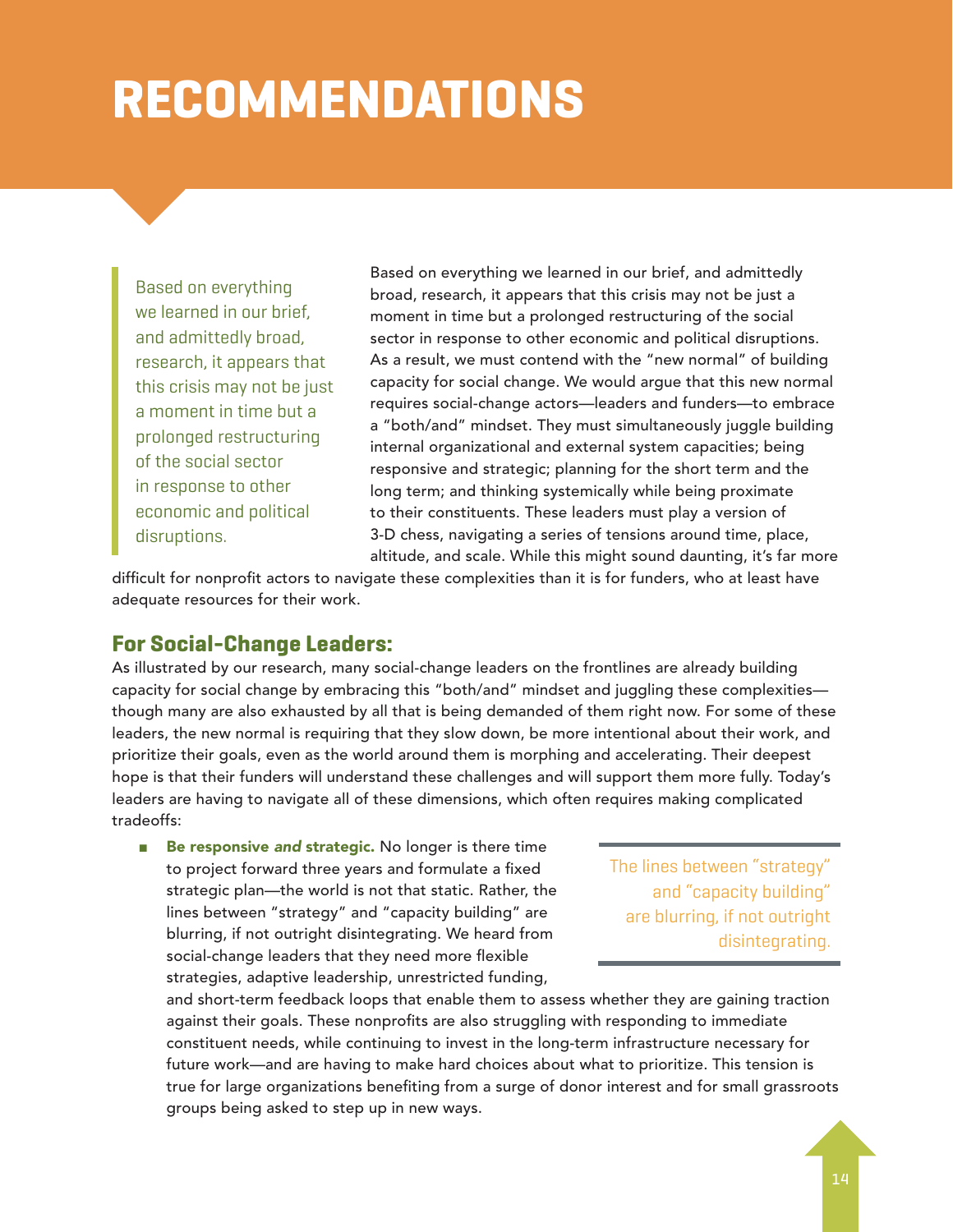**Build internal and external capacity.** Traditionally, organizational leaders were told to put on their oxygen masks first before helping others—i.e., build a strong organization, then worry about external mobilization or "systems change." The notion of capacity building was both static and linear: strengthen organizations, then networks and movements. But in a moment when organization building often *follows* collective action (#metoo, Black Lives Matter, #NeverAgain, etc.), socialchange leaders—and funders—no longer have the luxury of thinking of capacity building in a sequential fashion. We recognize that this is asking the impossible of nonprofit leaders—all the more reason that they need funders to support capacity building at many different levels simultaneously.

In a moment when organization building often follows collective action (#metoo, Black Lives Matter, #NeverAgain etc.), social-change leaders and funders—no longer have the luxury of thinking of capacity building in a sequential fashion.

- Think systemically *and* act proximately. Social-change leaders need to continue to think and act at different altitudes: they must see the system of which they are a part and understand their role, while simultaneously staying proximate to real needs on the ground. The best nonprofit leaders have long known how to navigate these elevation changes—being on the dance floor and on the balcony. But the sector also needs to understand the importance of identifying systems-level issues, make visible the dynamics impacting those issues, and experiment with cross-issue and cross-sector partnerships. As one interviewee said, "At every level of our systems, intermediaries, nonprofits, networks, and funders are being called to work differently—in collaboration with each other and thinking in terms of systems."
- Follow the leaders. Luckily there are a handful of nonprofits on the leading edge of balancing these tensions, and they can point the way forward for others to follow. These examples are not comprehensive—we didn't intentionally scan for best practices—but they do represent some of the emerging leaders at the local, national, and global level singled out in our interviews:
	- The Seattle-based Rainier Valley Corps (RVC) invests in leaders of color to work for two years in local grassroots organizations. This goes beyond building the individual capacity of the leaders; it also builds the capacity of placement organizations, and addresses issues of equity by making sure that those most impacted by racism are leading efforts to address it. Last year, RVC started a collective platform to streamline back-office functions (such as accounting, HR, and legal services) for small nonprofits, so that grassroots leaders can spend more time on programmatic work, and less on administration and management.
	- The Sierra Club is using this moment to prioritize its own internal work around diversity, equity, and inclusion, as it relates to the environmental movement. As executive director Michael Brune shared, "We are prioritizing internal work as much as our program work. We need to be stronger at the end of this administration." Additionally, the Sierra Club has become a champion for equity issues externally, providing statements of support to Black Lives Matter and Planned Parenthood among others. In doing so, Brune has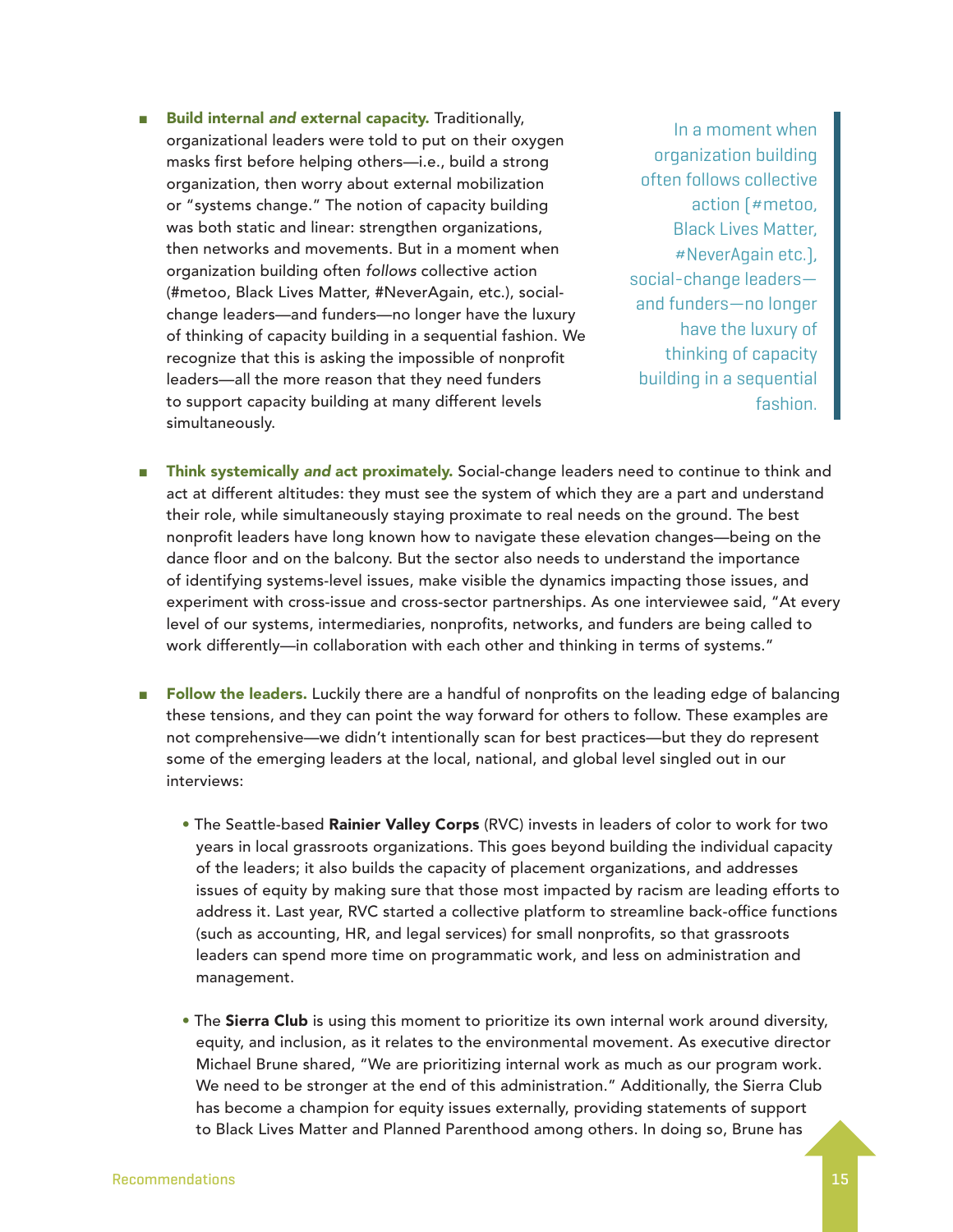embraced the connection of environmental issues with other social issues and challenges. "I'm proud of how the Sierra Club has begun to address the intersection of climate with inequality, race, class, and gender, and I guarantee that we'll go even deeper."

**• Marie Stopes International** has always been successful at implementing global programs. But their leaders have realized that to achieve greater impact, the organization has to shift from being a service provider to a systems player. This requires a different set of capabilities for the staff at the country level and at the organization as a whole. As a result, they have transitioned their field staff from project managers to systems leaders, incorporating partnerships as part of their job descriptions and changing the way they hire. Senior management teams now need new mindsets and tools to identify ways to expand partnerships and seek out opportunities to collaborate across sectors.

### **For Funders:**

If those are the realities and implications for leaders on the frontlines of social change, then the same thing can be said for funders supporting the work. Funders should embrace all of the "both/and" tenets above, AND they need to think about how they are making a commensurate shift in their own work to better support leaders driving social change. We're seeing an emergence of what we call "systems philanthropy"—a funding mindset that aligns with the complex and multi-dimensional realities of how social change is happening in this current climate. This goes beyond leveraging financial assets on behalf of grantees and embraces the following principles:

■ Walk the talk. Clearly, if the sector as a whole is shifting to accommodate the new normal, philanthropy must also shift. Funders should be as nimble and adaptive as they are asking their grantees to be. They must also see themselves IN the system, not apart, as capital sitting on the sidelines. And most importantly, they need to walk their own talk. As one grantee said, "Foundations need to do the inner work that will bring them in alignment with their values and missions. If they are invested in fossil fuels, they cannot change the conversation on climate. Authenticity is the new currency."

**"** Foundations need to do the inner work that will bring them in alignment with their values and missions. If they are invested in fossil fuels, they cannot change the conversation on climate. Authenticity is the new currency.

### **"**

### Give nonprofits what they need. It's not a new idea,

but we heard repeatedly a plea from social-change leaders to have more flexible funding and more investment in the infrastructure needed to do their work. As a sector, we need to get beyond the "overhead myth" once and for all and fund the full cost of social change—the same way we fund the full cost of doing business in the private sector. As one intermediary shared, "Multiyear unrestricted general operating support is what nonprofits need. It's so obvious, especially in a moment like this. Give the groups the money, and let them do their work. Locking people into a particular set of deliverables right now is not helpful—things are changing too quickly." Another large nonprofit leader echoed this sentiment: "Unrestricted funding is desperately needed and hard to get." And a grassroots leader concurred, "Nonprofits are struggling, and they aren't getting the funding they need. The lack of multiyear general operating support prevents flexibility and greater impact."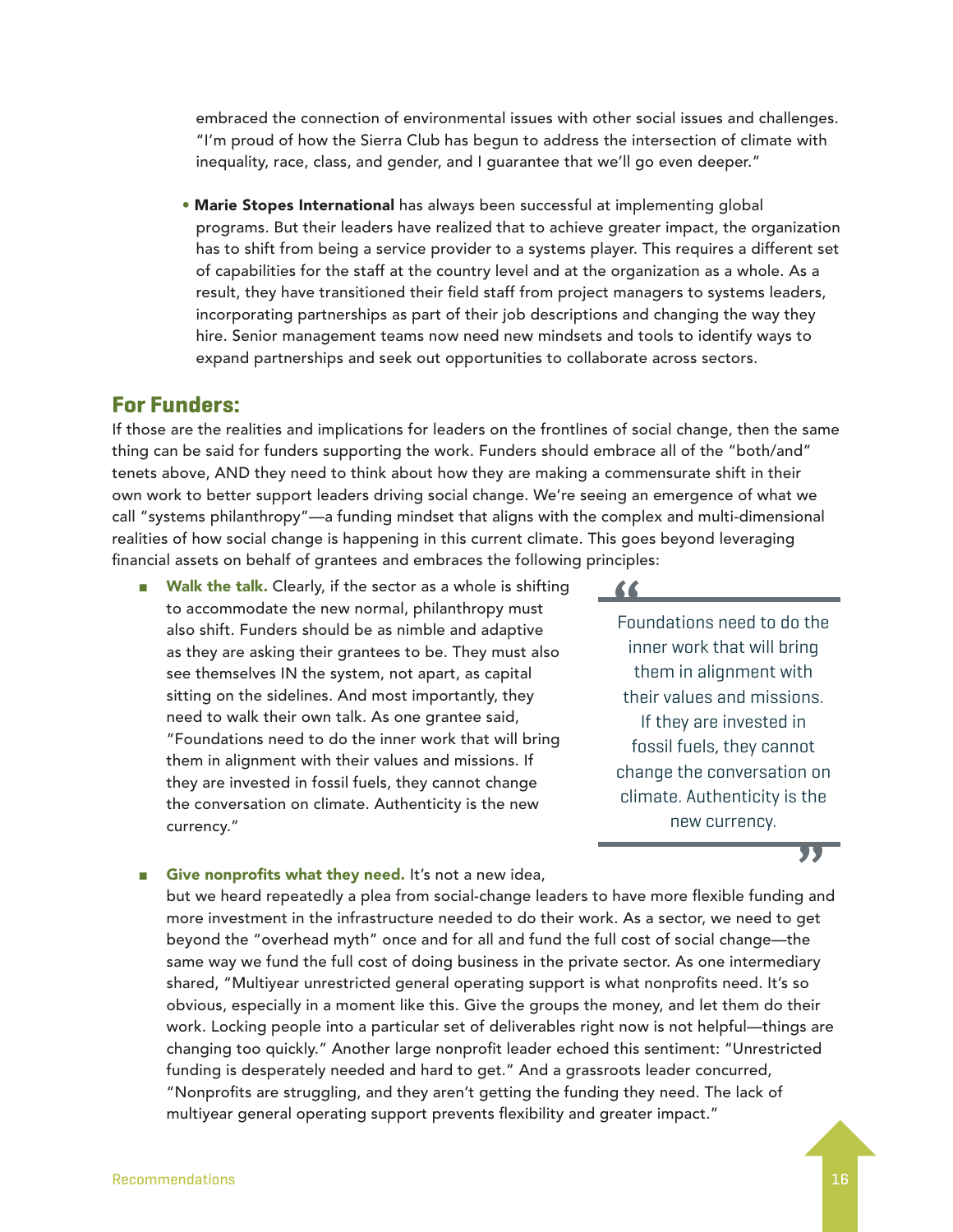Expand capacity building. In some of our interviews, we heard frustration with the sector's current approach to capacity building, with its emphasis on training or technical assistance instead of more flexible grants to organizations. To be clear, nonprofits see current efforts as necessary but not sufficient, and want to reframe capacity building as including more flexible financial support for organizations *and* funding the full cost of social change. As one interviewee said, "[Conventional] capacity building is a complete waste of time for most organizations. Stop spending small grants on training. We're delusional just giving these small organizations

**"**

Stop spending small grants on training. We're delusional just giving these small organizations small money and then wondering why they aren't growing their impact.

**"**

small money and then wondering why they aren't growing their impact." We also heard from interviewees that some capacity building providers and intermediaries are themselves in need of disruption.

- Invest in collective infrastructure. Part of reimagining capacity building also includes more funding for collective infrastructure (shared services, platforms, etc.) and more support for collaboration. The sector has to make the shift to systems thinking if we are ever to achieve social change at the scale of the problems we're addressing. As one funder shared, "This question of infrastructure is crucial. What is the infrastructure necessary to help movements take more intersectional approaches and inside/outside strategies? To expect that the infrastructure will be healthy and sustained without investment is problematic." Another funder echoed this sentiment: "What I have become interested in is the real opportunity to strengthen the way organizations work together in our field and reinforce movement infrastructure. We have to recognize that capacity has as much to do with the system as with the organizations themselves. It's not enough to strengthen individual organizations if we aren't strengthening the links between organizations. There is a lot of strength in the nonprofit field, but it is in silos, competitive, and not always consistent with the best outcomes."
	- Follow the emerging funders. Luckily there are a handful of foundations on the leading edge of making this shift to systems philanthropy, and they can point the way forward for others to follow. These examples are not comprehensive, but they do represent some of the emerging bright spots singled out by others:
		- The Barr Foundation in Boston was cited by a few interviewees for creating a special initiative in 2017 to respond to "dramatic shifts in the national context." According to their website and staff, they now "support frontline organizations working with communities threatened by the current political and social environment, promoting human rights, and protecting civil liberties in Massachusetts through legal protection, community education and organizing, and public awareness efforts." Most of these grants offer unrestricted, multiyear operating support to these local nonprofits.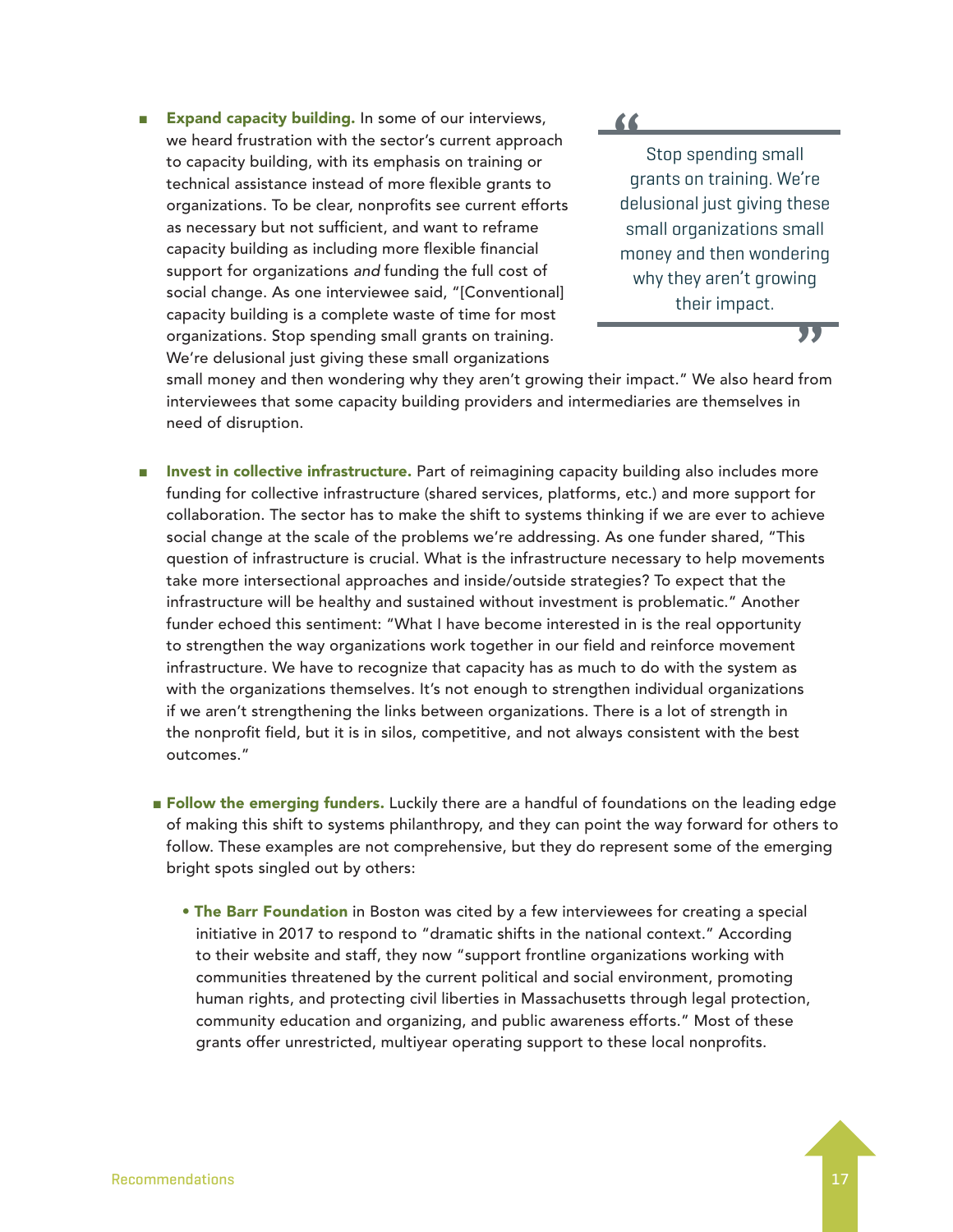- The Levi Strauss Foundation, which we interviewed, shifted several years ago to investing in local social-justice leaders and building their capacity at multiple levels: their leadership and governance; organizational capacity, including technology; network capacity; and movement building. As the executive director Daniel Lee shared, "We are tapping extra funds to address this crisis, but we aren't sure the crisis will ever go away. The threats to democracy are not going away anytime soon. This is not a rainy day—this is a sustained monsoon."20
- The Pisces Foundation, which we interviewed, has invested in collaborative and systems-level work; it funds organizations as well as networks and movements working on shared agendas. According to its president, David Beckman, "Developing a long game requires ongoing coordination, trustful relationships, and the ability for

#### THE PACKARD FOUNDATION'S RESPONSE

#### IN LATE 2016, THE DAVID AND LUCILE PACKARD FOUNDATION DECIDED TO MAKE AN ADDITIONAL \$22 MILLION IN GRANT FUNDS AVAILABLE, QUICKLY AND FLEXIBLY.

This additional grant funding was deployed through program areas most directly impacted by the current policy climate—conservation and science; population and reproductive health; and children, families, and communities. A portion of these funds were focused specifically on capacity building for grantees. After interviewing a group of grantees to better understand their immediate needs, foundation staff worked with Rockefeller Philanthropy Advisors to establish a "Resilience Initiative," which provides rapid response capacity building support to grantees impacted by the new policy climate.

According to a statement by the Foundation's President, Carol Larson, "This is a time of great concern. Scientific research is being defunded and scientific knowledge discounted; commitments to halt dangerous climate change and increase the productivity of our oceans are being abandoned; and the fundamental right to quality health care is being undermined. These changes affect us all, and they have a disproportionate impact on the poor and marginalized." She went on to say, "In the face of these realities, we need to deepen our commitment to our longstanding areas of focus…. At the same time, we also know how important it is to respond quickly when the situation demands it."

all of us to feel successful in the differentiation of our strategies and in our collaborative work. That, plus a willingness to invest in scaled efforts, and a fewer number of big goals, can make a difference."

• The Whitman Institute, which we also interviewed, was already spending down before the election but is now investing more in general operating support for movement builders. As one of their leaders shared, "Foundations should step into a leadership role to support people in building the relationships they need to authentically work across issues and sectors. The ability to connect is not a one-off moment but about the consistent spaces and processes for people to engage in collaborations. Foundations need to look at relationship building as a measure of impact—we don't move forward together until we've built trust."

<sup>&</sup>lt;sup>20</sup> Daniel Lee was an advisor to this project, and the Levi Strauss Foundation's Pioneers Program was the subject of a much more detailed case study: http://levistrauss.com/ pioneers-in-justice-building-networks-and-movements-for-social-change/#.WsfK8tPwZTY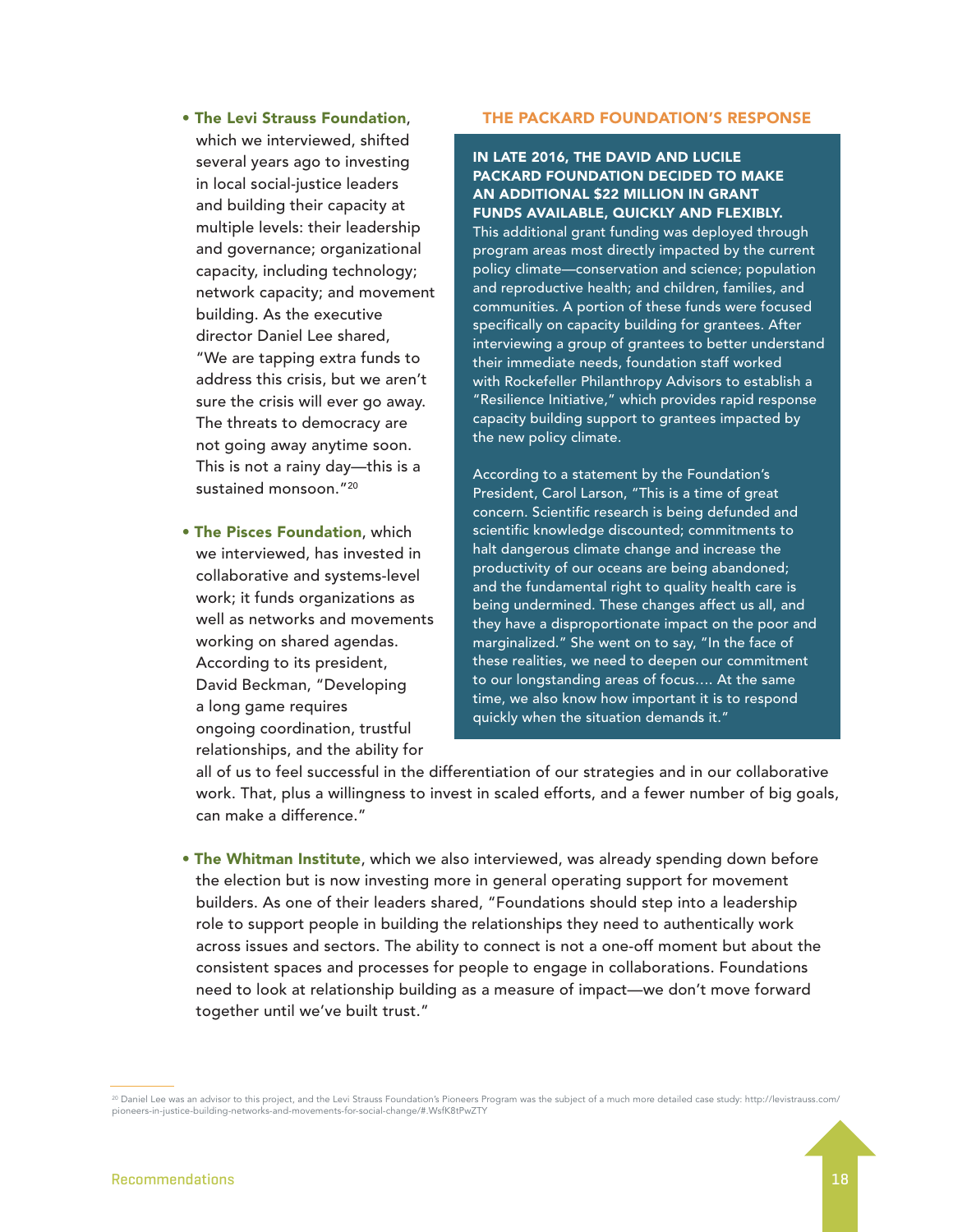## **CONCLUSION**

We are living in a moment where all of these social change leaders are being asked to do what they have always done, and to collaborate more readily, and to do all this at the speed of change underway. As our research and experience illustrates, social-sector leaders are under increasing pressure to collaborate across organizations, issues, and sectors, and build the new mindsets and skills needed for social change. Established legacy nonprofits are being asked to serve as intermediaries and capacity builders in larger ecosystems. Movements are needing shared infrastructure and platforms to get more productive. Traditional intermediaries are being challenged to go beyond technical assistance and limited approaches to capacity building. And funders are being asked to respond to this new normal by making a commensurate shift in their own work and to be more

responsive to grantee needs. We are living in a moment where all of these social change leaders are being asked to do what they have always done, *and* to collaborate more readily, *and* to do all this at the speed of change underway.

Our hope is that the sector will respond in kind and find ways to advance this work. Hopefully, this paper will spark an important conversation in the sector and lead to deeper, more targeted research on many of the themes we've surfaced. We will be working with the Packard Foundation and others to continue sharing our research, gaining input from others, and advancing the conversation about capacity building in the current environment.

Regardless of where you work—in nonprofits, philanthropy, or other—we believe this is a moment of reckoning in our sector. To quote the old adage, it's a moment of both crisis and opportunity. The crisis is about protecting the values, people, and priorities that philanthropy holds most dear—and the foundational groundwork that has been laid over the last decades of work. The opportunity is about addressing the inequities and dysfunctions in an outdated system and innovating to create a better model going forward, on both the nonprofit and funding side. Collectively, we believe we have a responsibility both to respond to this moment but also to cocreate a new and brighter future for our sector. As one interviewee said so eloquently, "This moment has only accelerated the work and added urgency. How do we match the bigness of this moment with the bigness of our strategy?"

The crisis is about protecting the values, people, and priorities that philanthropy holds most dear—and the foundational groundwork that has been laid over the last decades of work. The opportunity is about addressing the inequities and dysfunctions in an outdated system and innovating to create a better model going forward, on both the nonprofit and funding side.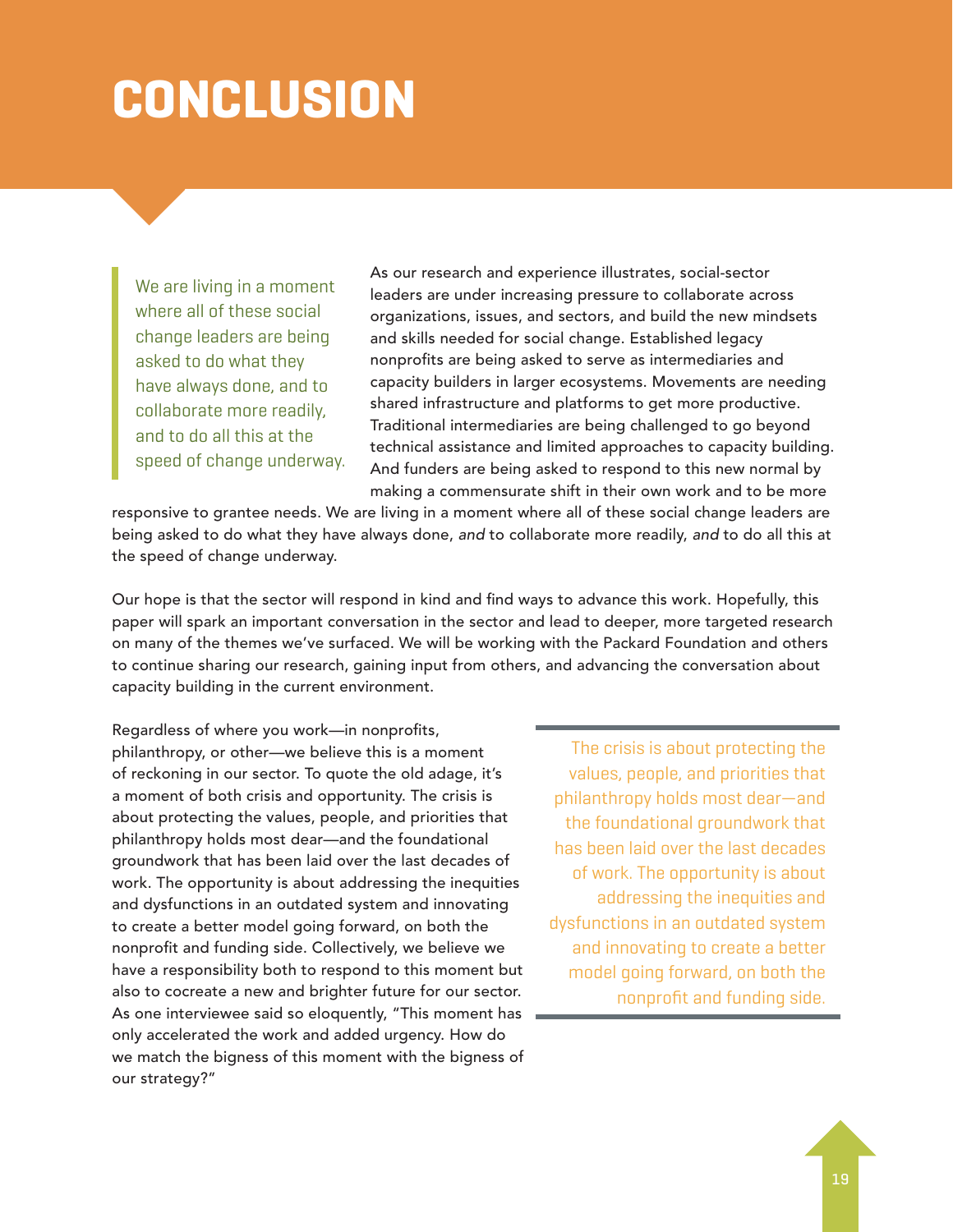### **APPENDICES** Methodology and Definitions

### **APPENDIX 1: METHODOLOGY AND DEFINITIONS**

### **Goals**

We set out in late fall 2017 to understand how capacity building needs in the social sector are changing in the current political and economic environment, and how funders are responding to these changing needs. Our research was funded by the David and Lucile Packard Foundation, both to inform its organizational effectiveness grantmaking strategy, and to share the findings with the larger field. Specifically, we wanted to know:

- What is the impact of the current economic and political environment on the capacity building needs of social-change leaders, nonprofits, networks, and movements?
- How are funders currently responding to this moment and meeting the needs of these socialchange leaders? How can they better support this work going forward?

### **Approach**

We began our research by conducting a high-level scan of the capacity building and organizationaleffectiveness literature, which is vast. In order to expedite this, we relied heavily on reports (some internal to foundations) that have already synthesized decades of research on effective nonprofit organizations, leaders, and networks. Given that we too have been immersed in this work over the past decades, we also drew upon our own knowledge and research. We also scanned articles in the media about how nonprofits and philanthropy are being impacted by the current political environment. This background helped us formulate our research approach and provide critical context. (See below for a list of sources.)

Next, we identified and interviewed a diverse cross-section of 21 leaders of nonprofit organizations, networks, capacity builders (intermediaries), and foundations about the current context, capacity needs, and how to support social change in this environment. Within this sample, we included organizations of different sizes, geographic scope (i.e. local, national, and international), and issue areas. (See full list below.) We recognize that this is a small sample spanning diverse entities, but we made the choice to go broad, not deep, and surface important themes holistically. In addition, we had a bias towards interviewing leaders of advocacy organizations whose missions are currently under attack, in areas such as climate change, immigrant and LGBTQ rights, economic inequality, etc. As a result, direct-service organizations—especially those that may be most impacted by federal or state budget cuts—are under-represented in our interview sample; we supplemented with secondary research. We recognize the limitations of our sample and hope that it will spur a larger conversation and more comprehensive research.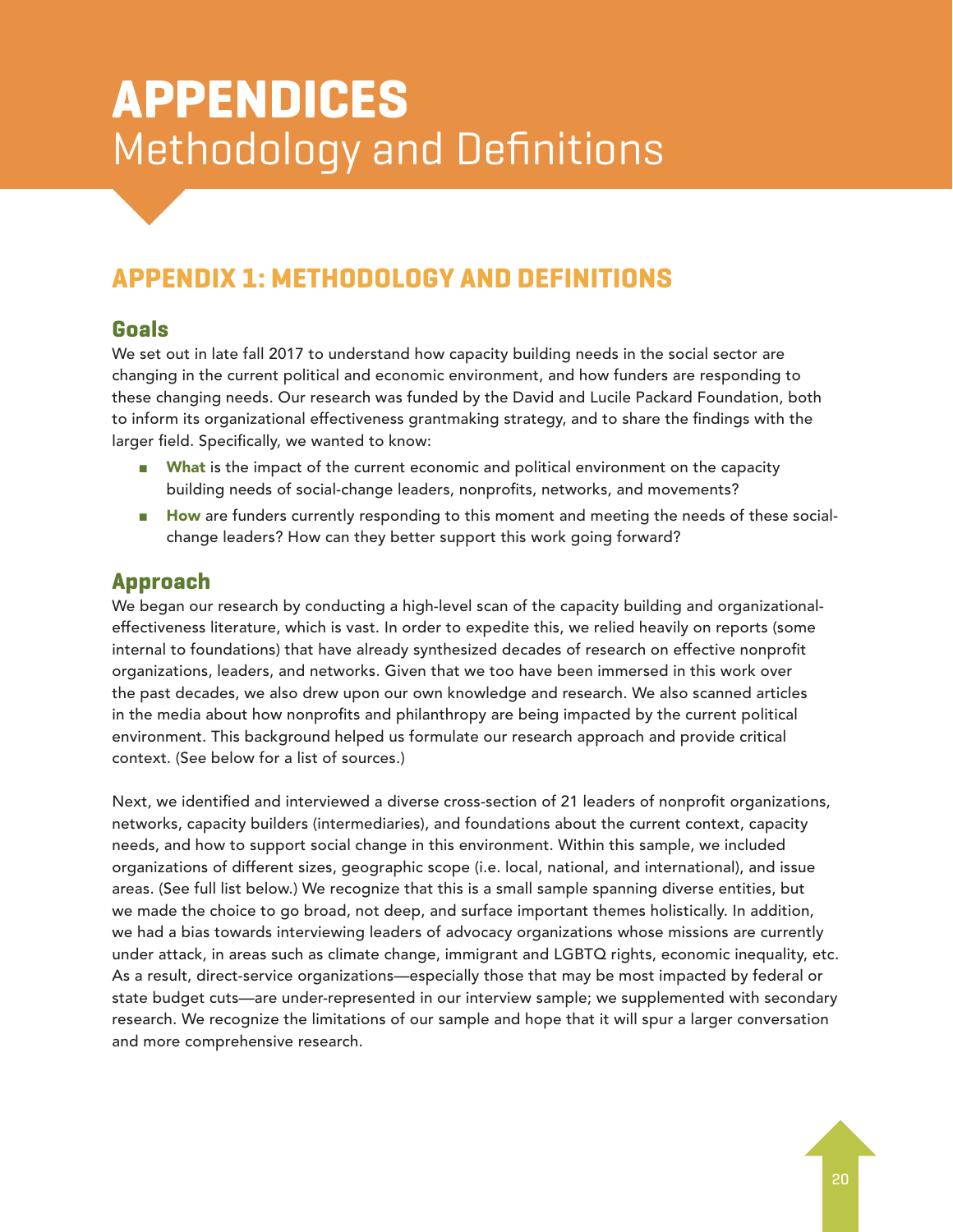Additionally, we intentionally included several Packard Foundation grantees in our interviews and drew upon other internal foundation data, such as grantee surveys and needs assessments, as well as targeted external research to test what we were hearing in our conversations. Lastly, we convened a small group of social-sector leaders to advise our research and help us frame the concepts in this report; they are also listed further below.

### **Key Questions and Definitions**

What: We began our inquiry using the lens of "capacity building"—language used in the social sector to indicate a broad range of organizationaldevelopment activities beyond running programs. As we began analyzing our data and getting input from advisors, we realized that the traditional language of "capacity building" is insufficient to describe the broad range of needs across the diversity of social actors working in the sector today. For one thing, capacity building usually refers to organizations as the unit of analysis; whereas, we looked at capacity building more broadly. For another, the term doesn't translate well outside our sector. However, for the purposes of simplicity, we will leave semantic inquiries to others; in this paper, we use the term "capacity building" to indicate any developmental activities, for any social-change entity, that amplifies overall organizational/network effectiveness and impact.

Who: In order to broaden the conversation, we expanded our "unit of analysis" to include leaders of social-sector organizations, networks, and movements, along with funders of the work. We recognize that the social sector is a complex system

#### **DEFINITIONS**

Nonprofits: Organizations with 501 (c)(3) or (c)(4) status focused on delivering social services or creating social change

Foundations: Nonprofits that provide financial capital to fund service delivery or social change

Social Sector: The larger field of nonprofit organizations and individuals intent on impacting the world to produce greater social good

Networks: A group of people and organizations defined by intentional relationships around an issue, geography, or identity

Movements: A broad group of interconnected people and organizations focused on a larger shared goal or issue area, a network of networks

System: The container for the work of the social-change sector; a system can be an organization (the ACLU), a larger entity (e.g. a school district), or even a whole sector (health care)

Capacity: The consulting firm TCC Group (www.tccgrp.com) defines capacity as the "skills and ability to make and execute decisions in a manner that achieves effective and efficient results."

Capacity Building: TCC calls this "the process of building those skills and abilities."

that includes the work of many different actors, even extending to businesses and government. This paper takes an inclusive view of the targets of capacity building efforts within the sector (i.e. nonprofits and philanthropy); we did not interview leaders in government or business. We also focused primarily on the U.S. social sector, although we did interview a few international NGOs.

When: We focused on the time period between 2016 through late 2017. While the social sector has a long history of disruption (e.g. 9/11, the 2008 financial crisis), we've made the assumption that the 2016 election and aftermath introduced a very different set of challenges to the sector, and the issues many nonprofits and foundations care about, with important implications for how we think about building social-change capacity now and in the future.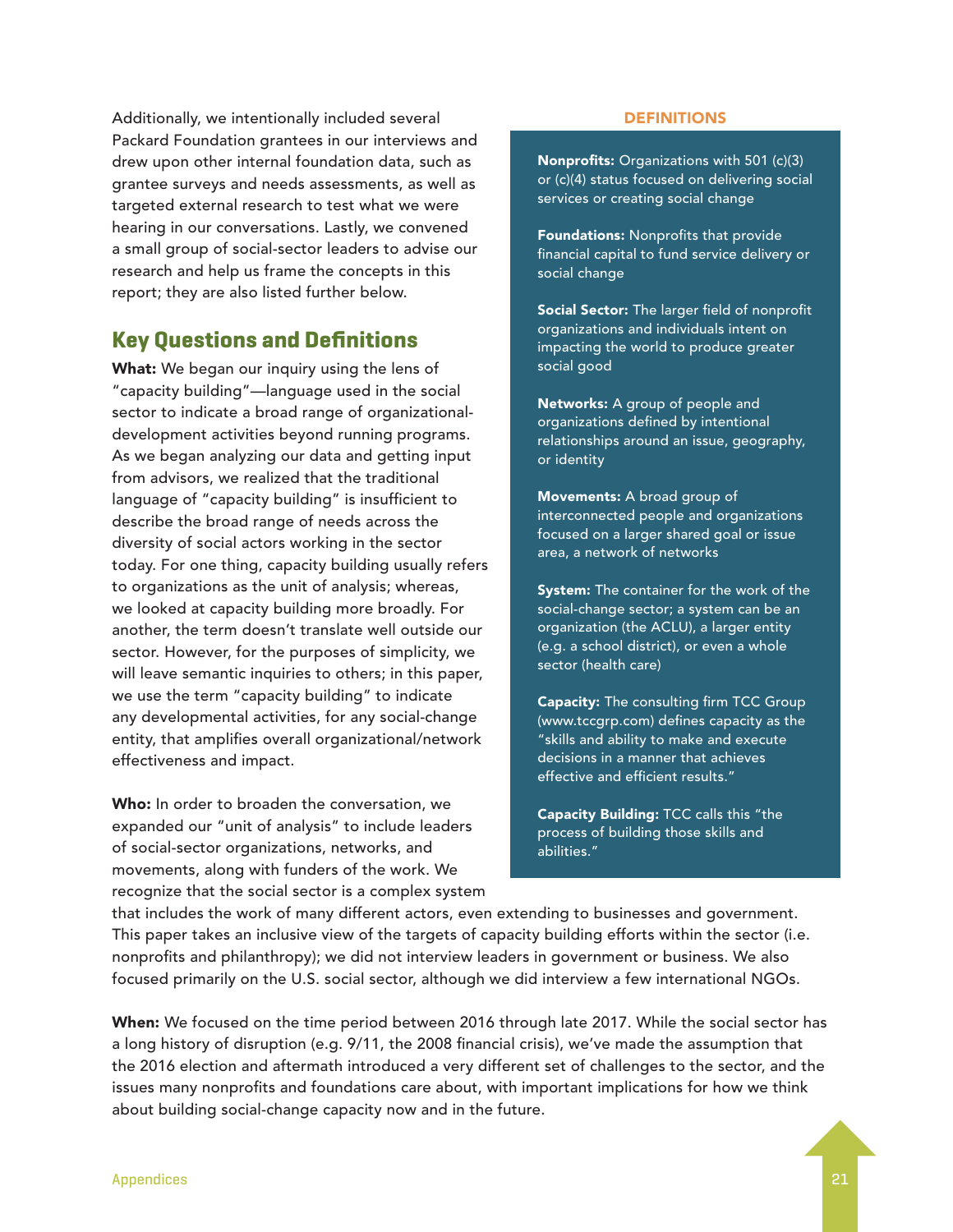### **APPENDIX 2: INTERVIEWEES AND ADVISORS**

### **Interviewees (Senior Leaders)**

ACLU of Northern California Anti-Defamation League Bend the Arc DataKind Global Fund for Women Groundswell Fund Levi Strauss Foundation Management Assistance Group (consultant) Marie Stopes International Movement Strategy Center National Committee for Responsive Philanthropy Oak Foundation Omidyar Network Pisces Foundation Rainier Valley Corps Room to Read Sierra Club Stanford Law School, Levin Center for Public Service Transgender Law Center Upstream USA The Whitman Institute

### **Advisors**

Linda Baker, The David and Lucile Packard Foundation Alexa Cortes Culwell, Open Impact Katherine Fulton, Independent Kriss Deiglemeier, Tides Foundation Daniel Lee, Levi Strauss Foundation Melinda Tuan, Melinda Tuan Consulting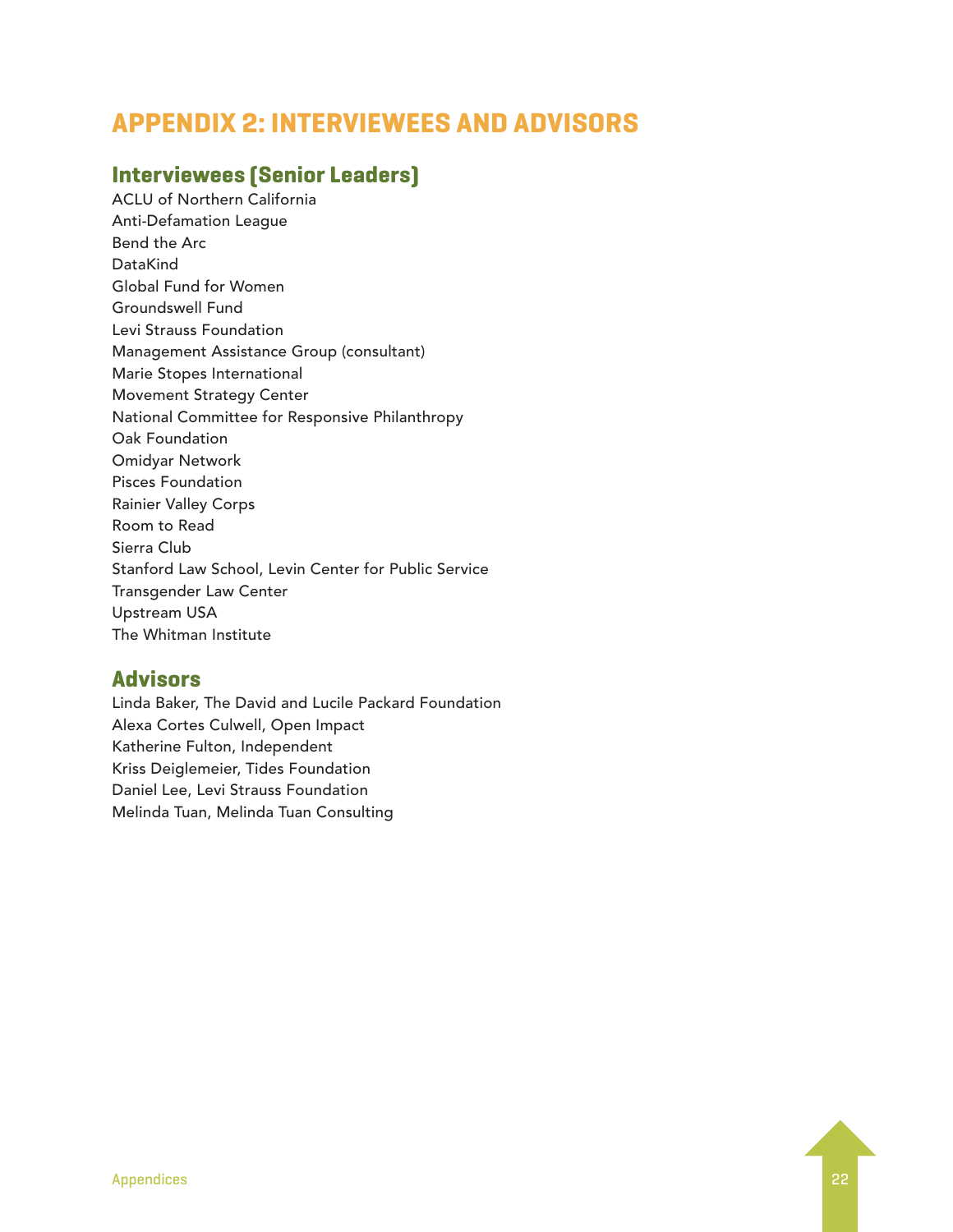### **APPENDIX 3: OTHER SOURCES AND RESOURCES**

Grant, H. M. (2014). *Pioneers in Justice; Building Networks and Movements for Social Change.*  Retrieved from http://levistrauss.com

Culwell, A. C., & Grant, H. M. (2016). *The Giving Code; Silicon Valley Nonprofits and Philanthropy.* Retrieved from http://openimpact.io

Grant, H. M., & Sacks, A. (2016, September 16). *Living in the World of Both/And.* Retrieved from https://ssir.org

Scearce, D. (2011). *Catalyzing Networks for Social Change: A Funder's Guide.* Retrieved from https:// jimjosephfoundation.org

Government in Transition; Nonprofits in Transition. (2017, April). Retrieved from http://calnonprofits. org

Bockstette, V., & Stevenson, A., et al. (2018, April). *Being the Change; 12 Ways Foundations Are Transforming Themselves to Transform Impact.* Retrieved from https://www.fsg.org

From Outrage to Action: How Philanthropy can Support the Resistance. (2017, February 27). Retrieved from https://www.ncrp.org

Lasting Change Report. (2016). Retrieved from https://insight.livestories.com

Strengthening Nonprofit Capacity. (2015). Retrieved from https://geofunders.org

Connolly, P., & York, P. (2003). *Building the Capacity of Capacity Builders.*  Retrieved from http://www.tccgrp.com/